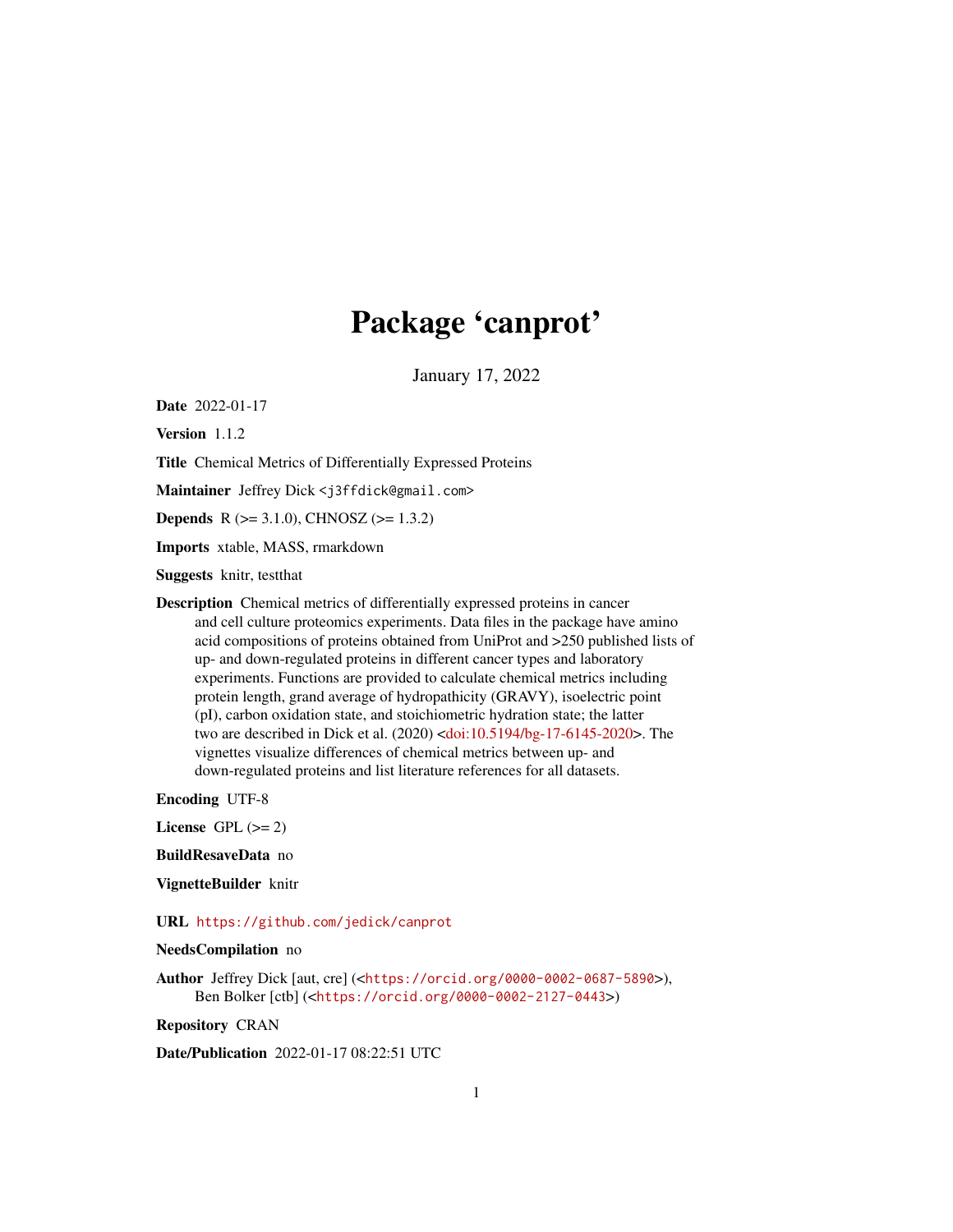# <span id="page-1-0"></span>R topics documented:

#### **Index** [22](#page-21-0)

canprot-package *Chemical Metrics of Differentially Expressed Proteins*

# Description

canprot is a package for computing chemical metrics of proteins from their amino acid compositions. The package has datasets for differentially expressed proteins in cancer and cell culture conditions from over 250 studies.

#### **Overview**

This package includes datasets for differential expression of proteins in six cancer types (breast, colorectal, liver, lung, pancreatic, prostate), and four cell culture conditions (hypoxia, hyperosmotic stress, secreted proteins in hypoxia, and 3D compared to 2D growth conditions). The hyperosmotic stress data are divided into bacteria, archaea (both high- and low-salt experiments) and eukaryotes; the latter are further divided into salt and glucose experiments. Nearly all datasets use UniProt IDs; if not given in the original publications they have been added using the UniProt mapping tool (<https://www.uniprot.org/mapping/>).

The analysis vignettes have plots for each cancer type and cell culture condition and references for all data sources used. Because of their size, pre-built vignette HTML files are not included with the package; use [mkvig](#page-15-1) to compile and view any of the vignettes.

The functions in this package were originally based on code for the papers of Dick (2016 and 2017). Updated data compilations and revised vignettes were developed by Dick et al. (2020) and Dick (2021).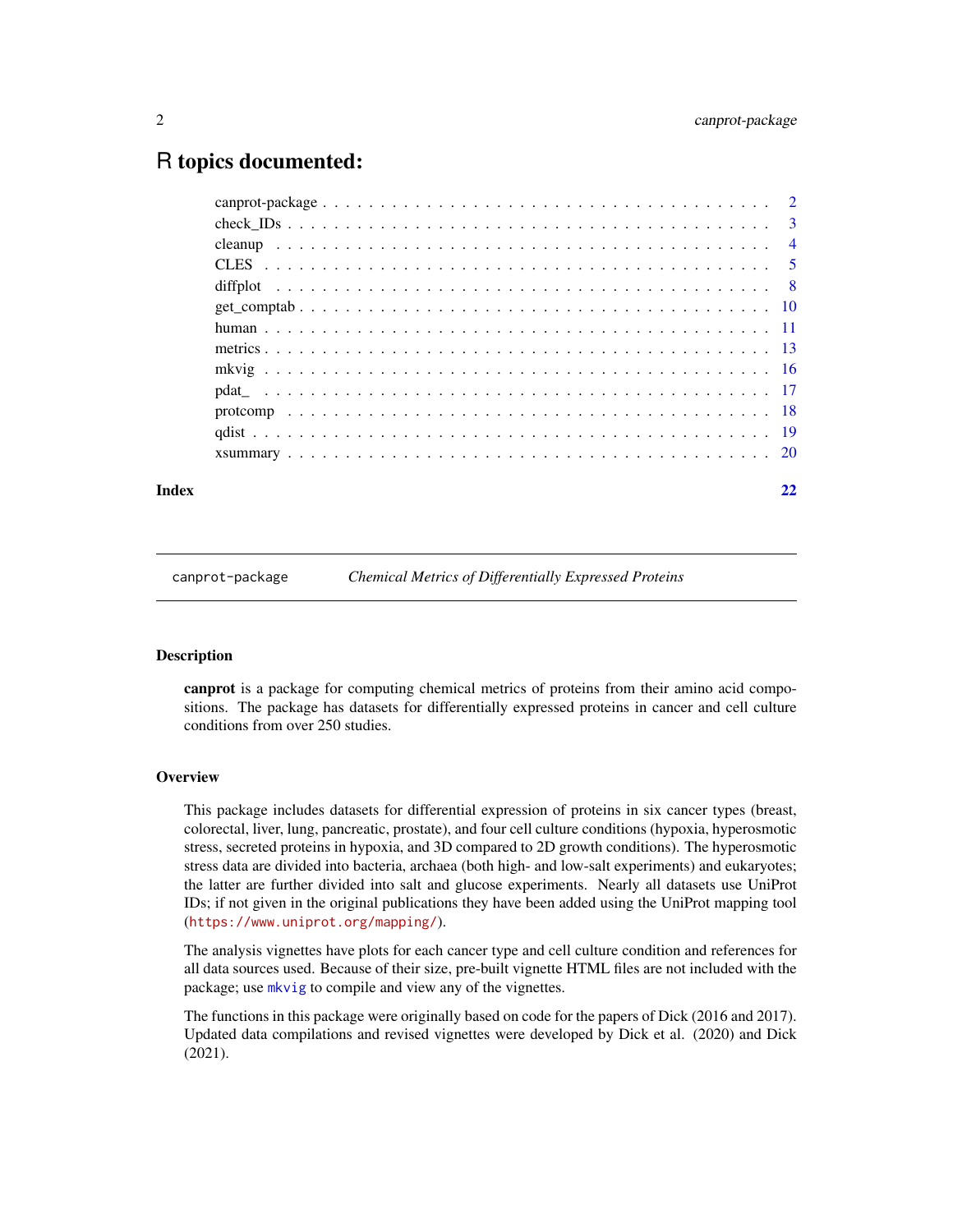<span id="page-2-0"></span>check\_IDs 3

#### References

Dick, J. M. (2016) Proteomic indicators of oxidation and hydration state in colorectal cancer. *PeerJ* 4, e2238. doi: [10.7717/peerj.2238](https://doi.org/10.7717/peerj.2238)

Dick, J. M. (2017) Chemical composition and the potential for proteomic transformation in cancer, hypoxia, and hyperosmotic stress. *PeerJ* 5, e3421. doi: [10.7717/peerj.3421](https://doi.org/10.7717/peerj.3421)

Dick, J. M., Yu, M. and Tan, J. (2020) Uncovering chemical signatures of salinity gradients through compositional analysis of protein sequences. *Biogeosciences* 17, 6145–6162. doi: [10.5194/bg17-](https://doi.org/10.5194/bg-17-6145-2020) [61452020](https://doi.org/10.5194/bg-17-6145-2020)

Dick, J. M. (2021) Water as a reactant in the differential expression of proteins in cancer. *Comp. Sys. Onco.* 1:e1007. doi: [10.1002/cso2.1007](https://doi.org/10.1002/cso2.1007)

#### Examples

```
# List the data files for all studies
# (one study can have more than one dataset)
exprdata <- system.file("extdata/expression", package="canprot")
datafiles <- dir(exprdata, recursive=TRUE)
print(datafiles)
# Show the number of data files for each condition
table(dirname(datafiles))
```
<span id="page-2-1"></span>

check\_IDs *Check UniProt IDs*

#### Description

Find the first ID for each protein that matches a known UniProt ID.

#### Usage

```
check_IDs(dat, IDcol, aa_file = NULL, updates_file = NULL)
```
### Arguments

| dat          | data frame, protein expression data                             |
|--------------|-----------------------------------------------------------------|
| IDcol        | character, name of column that has the UniProt IDs              |
| aa file      | character, name of file with additional amino acid compositions |
| updates_file | character, name of file with old to new ID mappings             |

#### Details

check\_IDs is used to check for known UniProt IDs and to update obsolete IDs. The source IDs should be provided in the IDcol column of dat; multiple IDs for one protein can be separated by a semicolon.

The function keeps the first "known" ID for each protein, which must be present in one of these groups: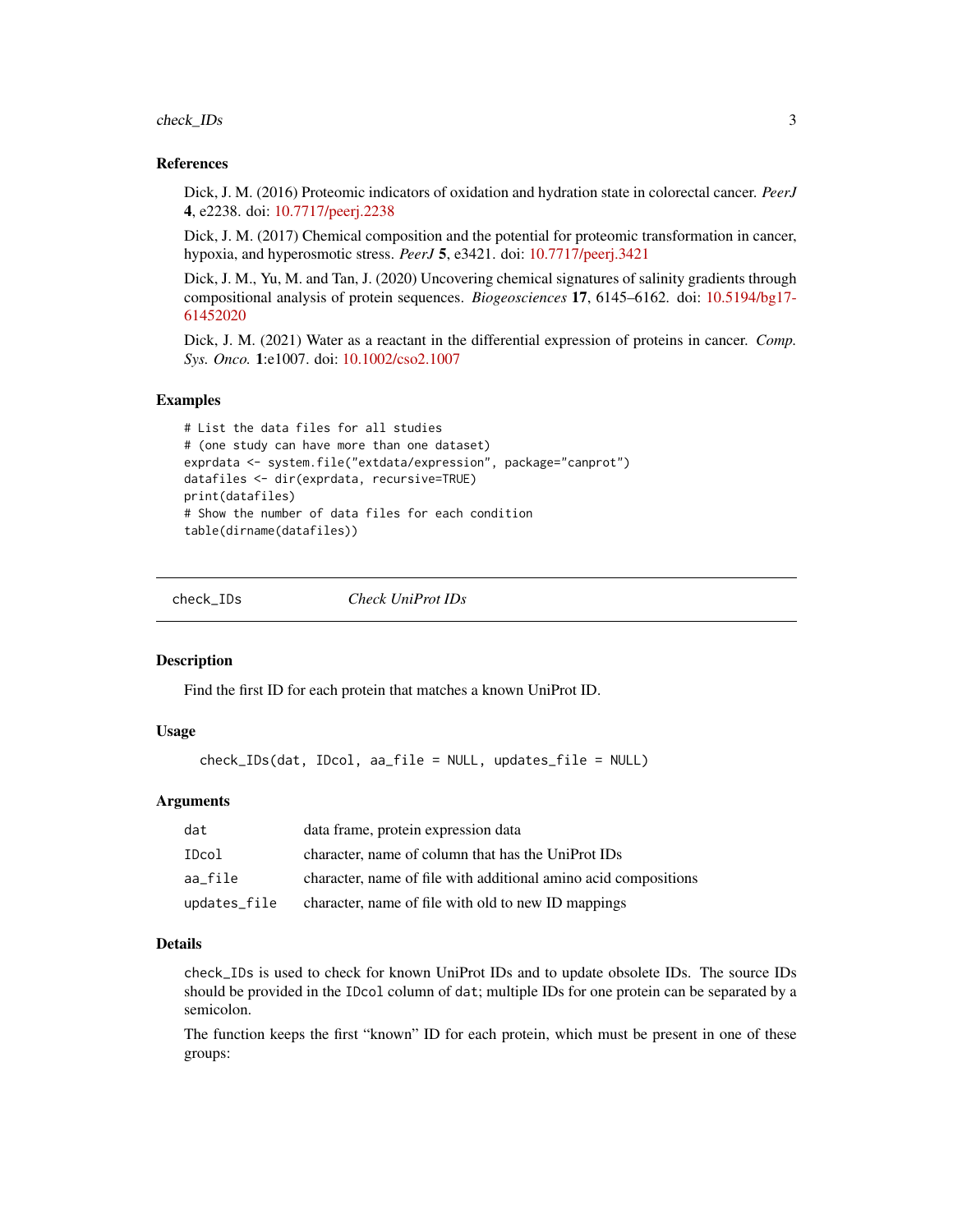- <span id="page-3-0"></span>• The [human\\_aa](#page-10-1) dataset of amino acid compositions.
- Old UniProt IDs that are mapped to new UniProt IDs in [uniprot\\_updates](#page-10-1) or in updates\_file if specified.
- IDs of proteins in aa\_file, which lists amino acid compositions in the format described for [human\\_aa](#page-10-1) (see extdata/protein/human\_extra.csv for an example and [thermo\\$](#page-0-0)protein for more details).

#### Value

dat is returned with possibly changed values in the column designated by IDcol; old IDs are replaced with new ones, the first known ID for each protein is kept, then proteins with no known IDs are assigned NA.

# See Also

This function is used by the pdat<sub>ri</sub> functions, where it is called before [cleanup](#page-3-1).

#### Examples

```
# Make up some data for this example
ID <- c("P61247;PXXXXX", "PYYYYY;P46777;P60174", "PZZZZZ")
dat <- data.frame(ID = ID, stringsAsFactors = FALSE)
# Get the first known ID for each protein; the third one is NA
check_IDs(dat, "ID")
# Update an old ID
dat <- data.frame(Entry = "P50224", stringsAsFactors = FALSE)
check_IDs(dat, "Entry")
```
<span id="page-3-1"></span>cleanup *Clean Up Data*

#### Description

Remove proteins with unavailable IDs, ambiguous expression ratios, and duplicated IDs.

#### Usage

```
cleanup(dat, IDcol, up2 = NULL)
```
#### Arguments

| dat   | data frame, protein expression data                                        |
|-------|----------------------------------------------------------------------------|
| IDcol | character, name of column that has the UniProt IDs                         |
| up2   | logical, TRUE for up-regulated proteins, FALSE for down-regulated proteins |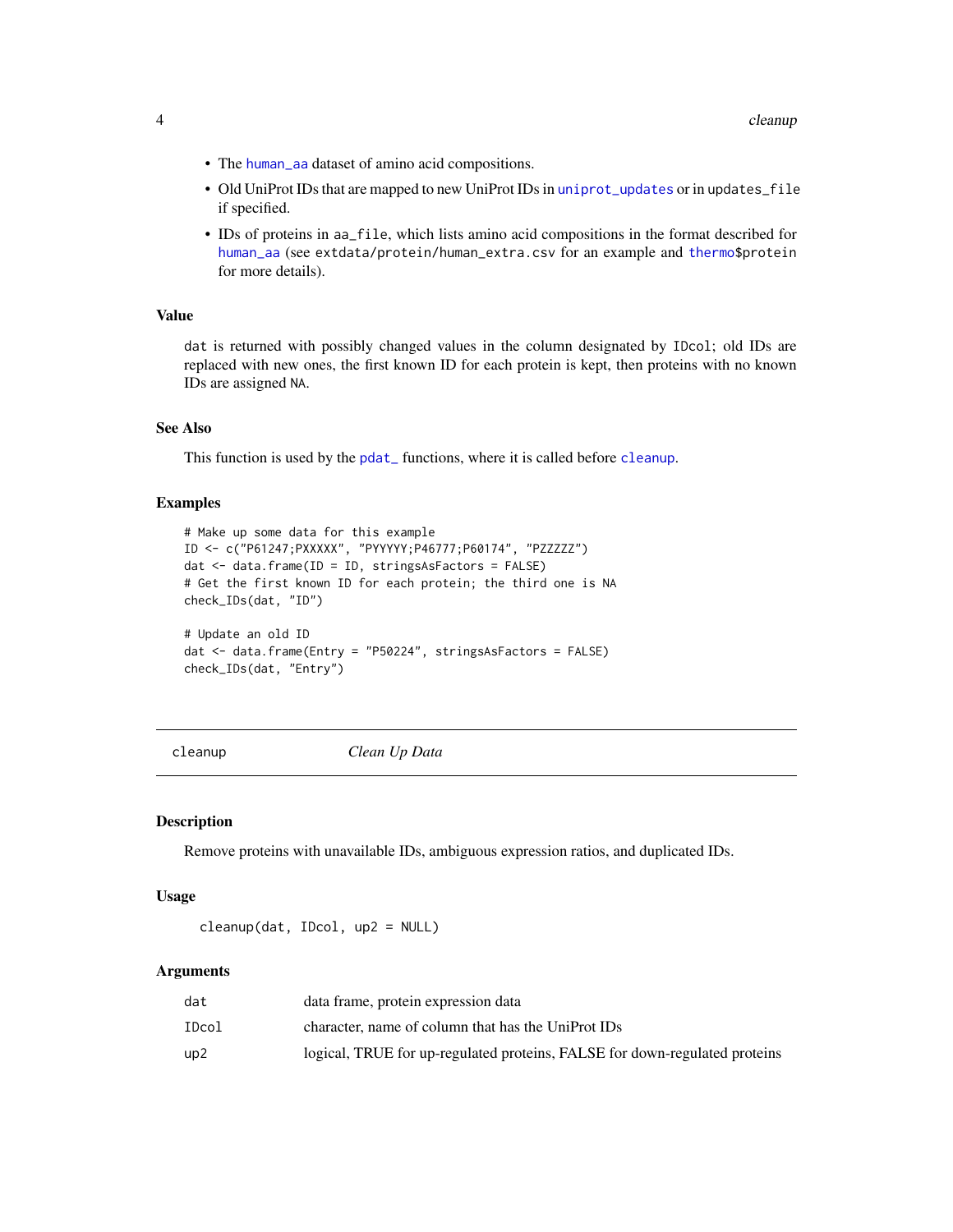#### <span id="page-4-0"></span>CLES 5

# Details

cleanup is used in the [pdat\\_](#page-16-1) functions to clean up the dataset given in dat. IDcol is the name of the column that has the UniProt IDs, and up2 indicates the expression change for each protein. The function removes proteins with unavailable (NA or "") or duplicated IDs. If up2 is provided, the function also removes unquantified proteins (those that have NA values of up2) and those with ambiguous expression ratios (up and down for the same ID). For each operation, a message is printed describing the number of proteins that are 'unavailable', 'unquantified', 'ambiguous', or 'duplicated'.

Alternatively, if IDcol is a logical value, it selects proteins to be unconditionally removed.

#### See Also

This function is used extensively by the [pdat\\_](#page-16-1) functions, where it is called after [check\\_IDs](#page-2-1) (if needed).

#### Examples

```
# Set up a simple workflow
extdatadir <- system.file("extdata", package="canprot")
datadir <- paste0(extdatadir, "/expression/pancreatic/")
dataset <- "CYD+05"
dat <- read.csv(paste0(datadir, dataset, ".csv.xz"), as.is = TRUE)
up2 <- dat$Ratio..cancer.normal. > 1
# Remove two unavailable and one duplicated proteins
dat <- cleanup(dat, "Entry", up2)
# Now we can retrieve the amino acid compositions
pcomp <- protcomp(dat$Entry)
# Read another data file
datadir <- paste0(system.file("extdata", package="canprot"), "/expression/colorectal/")
dataset <- "STK+15"
dat <- read.csv(paste0(datadir, "STK+15.csv.xz"), as.is = TRUE)
# Remove unavailable proteins
dat <- cleanup(dat, "uniprot")
# Remove proteins that have less than 2-fold expression ratio
dat <- cleanup(dat, abs(log2(dat$invratio)) < 1)
```
<span id="page-4-1"></span>

CLES *Common Language Effect Size*

#### Description

Calculate the common language effect size.

#### Usage

 $CLES(x, y, distribution = "normal")$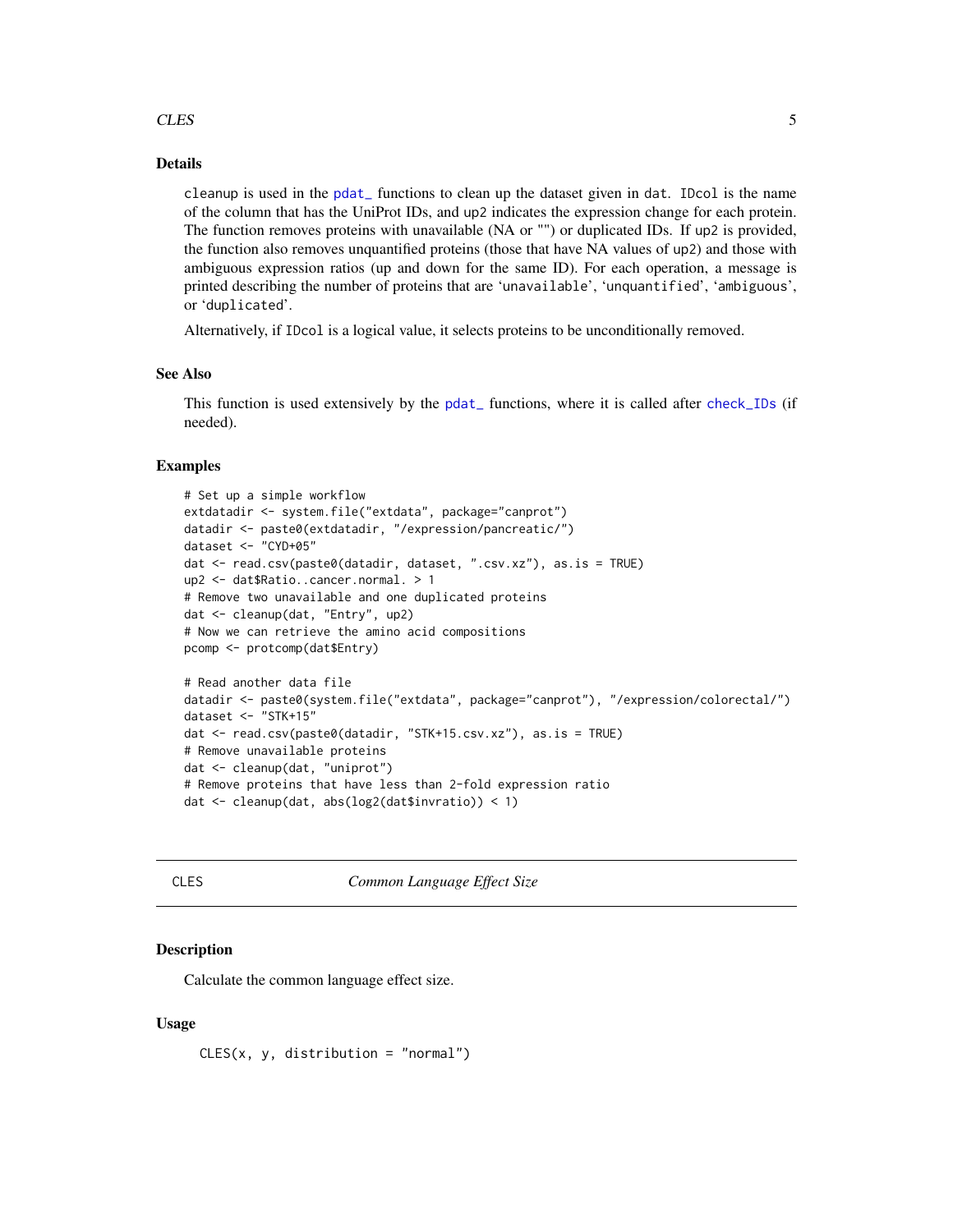#### <span id="page-5-0"></span>Arguments

|              | numeric, data                                                                 |
|--------------|-------------------------------------------------------------------------------|
| v            | numeric, data                                                                 |
| distribution | 'normal' to use probabilities calculated for a normal distribution, or NA for |
|              | empirical probabilities                                                       |

# Details

The common language statistic is defined for continuous data as "the probability that a score sampled at random from one distribution will be greater than a score sampled from some other distribution" (McGraw and Wong, 1992).

Given the default value of distribution ('normal'), this function uses [pnorm](#page-0-0) to calculate the probability that a random sample from the unit normal distribution is greater than the Z score (i.e. (the mean of 'y' minus the mean of 'x') / square root of (variance of 'x' plus variance of 'y')).

If distribution is NA, this function calculates the empirical probability that the difference is positive, that is, the fraction of all possible pairings between elements of  $x$  and  $y$  where the difference ('y' value - 'x' value) is positive. It may not be possible to calculate the empirical probability for very large samples because of memory limits.

The examples use *simulated data for normal distributions*, given the sample size, mean, and standard deviation of datasets cited by McGraw and Wong, 1992. Therefore, the empirical probability in the examples approaches the normal curve probability. However, the empirical probability for *nonnormal* distributions is distinct from the normal curve probability, as discussed on p. 364-365 of McGraw and Wong, 1992.

# References

McGraw, Kenneth O. and Wong, S. P. (1992) A common language effect size statistic. *Psychological Bulletin* 11, 361–365. doi: [10.1037/00332909.111.2.361](https://doi.org/10.1037/0033-2909.111.2.361)

National Center for Health Statistics (1987) *Anthropometric Reference Data and Prevalence of Overweight: United States, 1976-1980.* Data from the National Health Survey, Series 11, No. 238. DHHS Publication (PHS) No. 87-1688. U.S. Government Printing Office, Washington, DC. [https://www.cdc.gov/nchs/data/series/sr\\_11/sr11\\_238.pdf](https://www.cdc.gov/nchs/data/series/sr_11/sr11_238.pdf)

#### Examples

```
# Example 1: Height differences between males and females
# a) Use statistics quoted by McGraw and Wong, 1992 from NCHS, 1987
# for heights in inches of 18-24 year-old males and females
# Table 14: number, mean height, and standard deviation of height of females
n1 < -1066M1 < -64.3SD1 <- 2.8
# Table 13: number, mean height, and standard deviation of height of males
n2 <- 988
M2 < -69.7SD2 \le -2.6# b) Simulate data from a normal distribution with exact mean and SD
# use rnorm2 function from Ben Bolker's answer to
```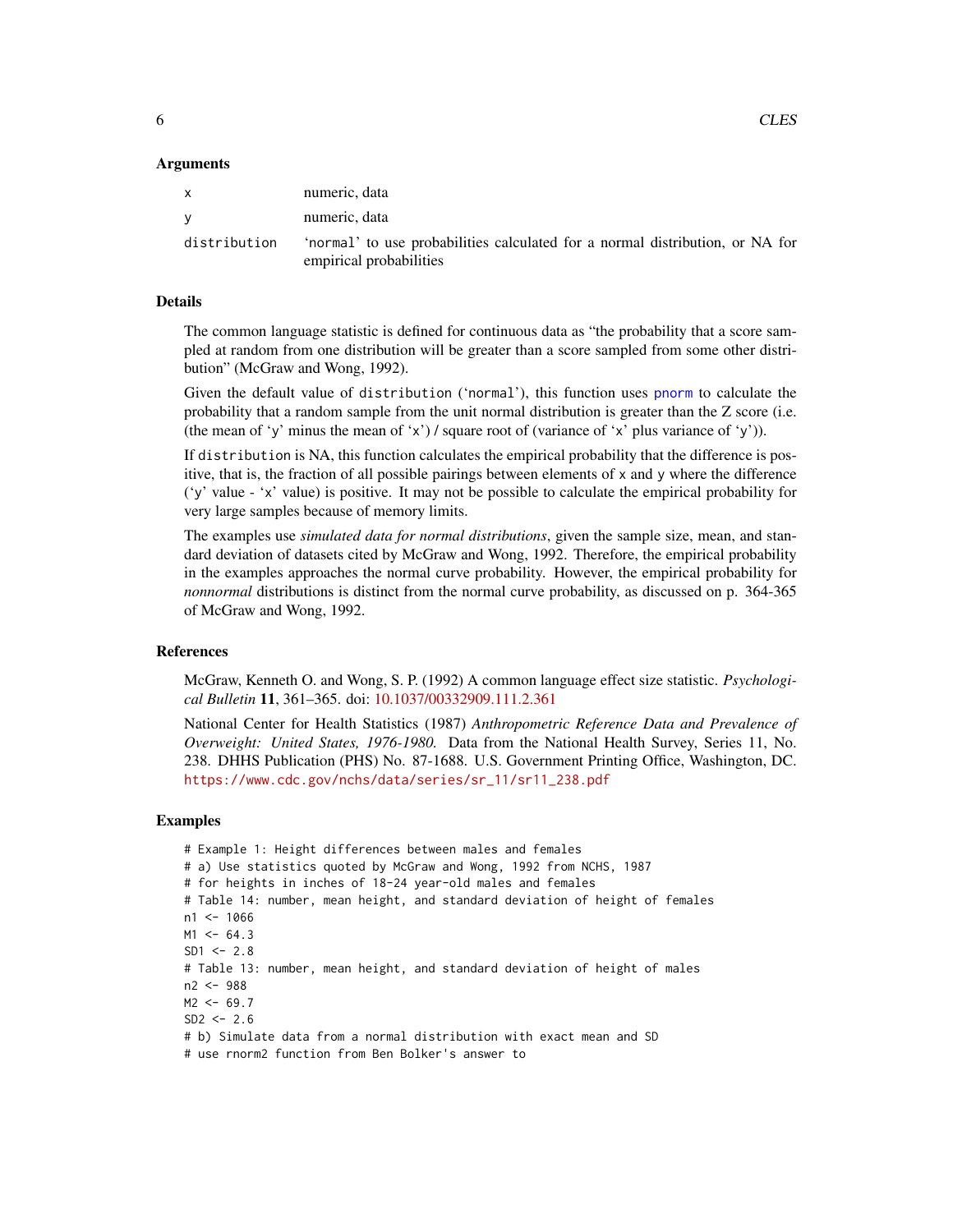# CLES 7

})

set.seed(1234)

```
# https://stackoverflow.com/questions/18919091/generate-random-numbers-with-fixed-mean-and-sd
rnorm2 <- function(n, mean, sd) { mean + sd * scale(rnorm(n)) }
height_female <- rnorm2(n1, M1, SD1)
height_male <- rnorm2(n2, M2, SD2)
# c) Calculate the CLES using the normal distribution and empirical probability
CLES_normal <- CLES(height_female, height_male)
CLES_empirical <- CLES(height_female, height_male, distribution = NA)
# d) Test numerical equivalence of the results
# The CLES is approximately 0.92 (McGraw and Wong, 1992)
# (note: becasue we used rnorm2, this doesn't depend on the seed)
stopifnot(all.equal(CLES_normal, 0.92, tol = 0.01))
# With this seed, the difference between the normal curve probability
# and empirical probability is less than 1%
stopifnot(all.equal(CLES_normal, CLES_empirical, tol = 0.01))
# Example 1.5: Use multiple simulated datasets to show approach
# of empirical probability to normal curve probability
CLES_empirical_n <- sapply(1:100, function(x) {
 height_female <- rnorm2(n1, M1, SD1)
 height_male <- rnorm2(n2, M2, SD2)
 CLES(height_female, height_male, distribution = NA)
CLES_empirical <- mean(CLES_empirical_n)
# now we're even closer to the normal curve probability
```

```
stopifnot(all.equal(CLES_normal, CLES_empirical, tol = 0.0001))
# Example 2: Multiple datasets in Table 2 of McGraw and Wong, 1992
# Sample statistics for females
n1 <- c(638, 672, 3139, 420740, 19274, 104263, 207, 394, 1066, 982, 108, 108)
M1 <- c(103, 15, 103, 18.9, 30, 16.1, 6.9, 13.3, 64.3, 134, 45, 94)
SD1 <- sqrt(c(908, 74, 219, 27, 110, 59, 15, 164, 6.8, 688, 310, 1971))
# Sample statistics for males
n2 <- c(354, 359, 3028, 356704, 21768, 133882, 199, 469, 988, 988, 443, 443)
M2 <- c(112, 23, 100, 17.9, 33, 18.6, 9.3, 21.8, 69.7, 163, 86, 212)
SD2 <- sqrt(c(1096, 96, 202, 29, 110, 61, 15, 133, 7.8, 784, 818, 5852))
# A function to calculate the effect size using simulated data
CLESfun <- function(n1, M1, SD1, n2, M2, SD2, distribution) {
  rnorm2 <- function(n, mean, sd) { mean + sd * scale(rnorm(n)) }
  set.seed(1234)
  x \le - rnorm2(n1, M1, SD1)
  y <- rnorm2(n2, M2, SD2)
  CLES(x, y, distribution)
}
# Calculate 100 * CL for the normal curve probabilities
CLnorm \leq sapply(1:12, function(i) {
  CL <- CLESfun(n1[i], M1[i], SD1[i], n2[i], M2[i], SD2[i], "normal")
  round(100 * CL)
})
# Calculate 100 * CL for empirical probabilities
CLemp \leq sapply(1:12, function(i) {
  # skip very large samples: not enough memory
  if(n1[i] > 5000 | n2[i] > 5000) NA else {
```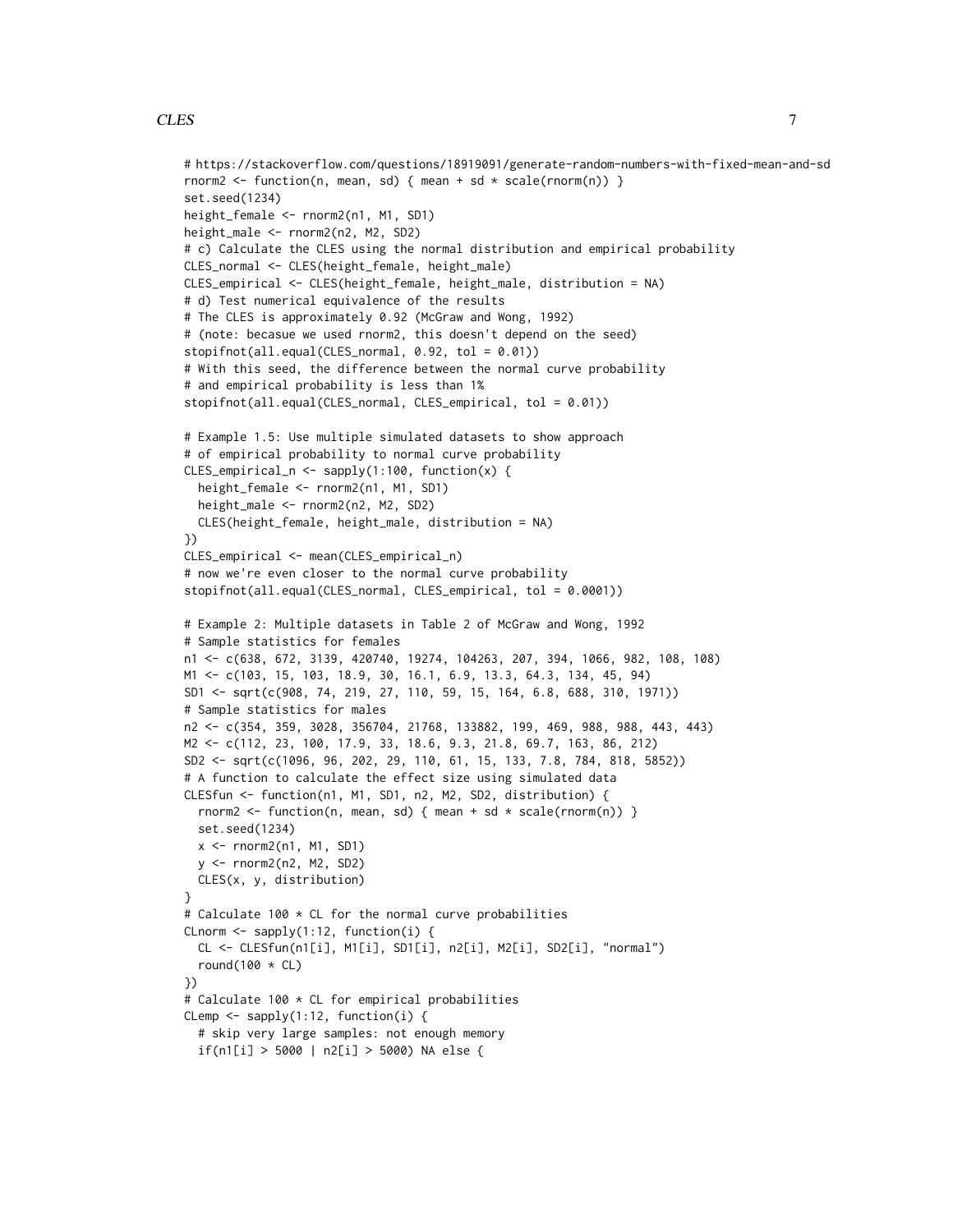#### <span id="page-7-0"></span>8 diffplot

```
CL <- CLESfun(n1[i], M1[i], SD1[i], n2[i], M2[i], SD2[i], NA)
    round(100 * CL)
  }
})
# The difference between the empirical and normal curve
# probabilities is not more than 1 percent
stopifnot(max(abs(CLemp - CLnorm), na.rm = TRUE) <= 1)
# TODO: Why are some of the calculated values different from
# Table 2 of McGraw and Wong, 1992?
CLref <- c(54, 74, 44, 45, 56, 63, 67, 65, 92, 78, 89, 91)
# Differences range from -4 to 4
range(CLnorm - CLref)
#stopifnot(max(abs(CLnorm - CLref)) == 0)
```
<span id="page-7-1"></span>diffplot *Plot Differences of Chemical Metrics*

# Description

Make a plot showing differences of selected chemical metrics.

#### Usage

```
diffplot(comptab, vars = c("ZC", "nH2O"), col = "black", plot.rect = FALSE,
        pt.text = c(letters, LETTERS), cex.text = 0.85, oldstyle = FALSE,
        pch = 1, cex = 2.1, contour = TRUE, col.contour = par("fg"),
        probs = 0.5, add = FALSE, labtext = NULL, ...)
cplab
```
# Arguments

| list or data frame, chemical differences generated by get_comptab |
|-------------------------------------------------------------------|
| character, which variables to plot                                |
| character or numeric, $color(s)$ for the points                   |
| logical, plot a reference rectangle?                              |
| character, text labels for the points                             |
| numeric, size of text labels                                      |
| logical, use old style plot?                                      |
| numeric, point symbol                                             |
| numeric, point size                                               |
| logical, add contour lines?                                       |
| character or numeric, color of contour lines                      |
| numeric, probability level(s) for contours                        |
| logical, add to an existing plot?                                 |
| character, text to add to axis labels                             |
| other argumenents passed to plot                                  |
|                                                                   |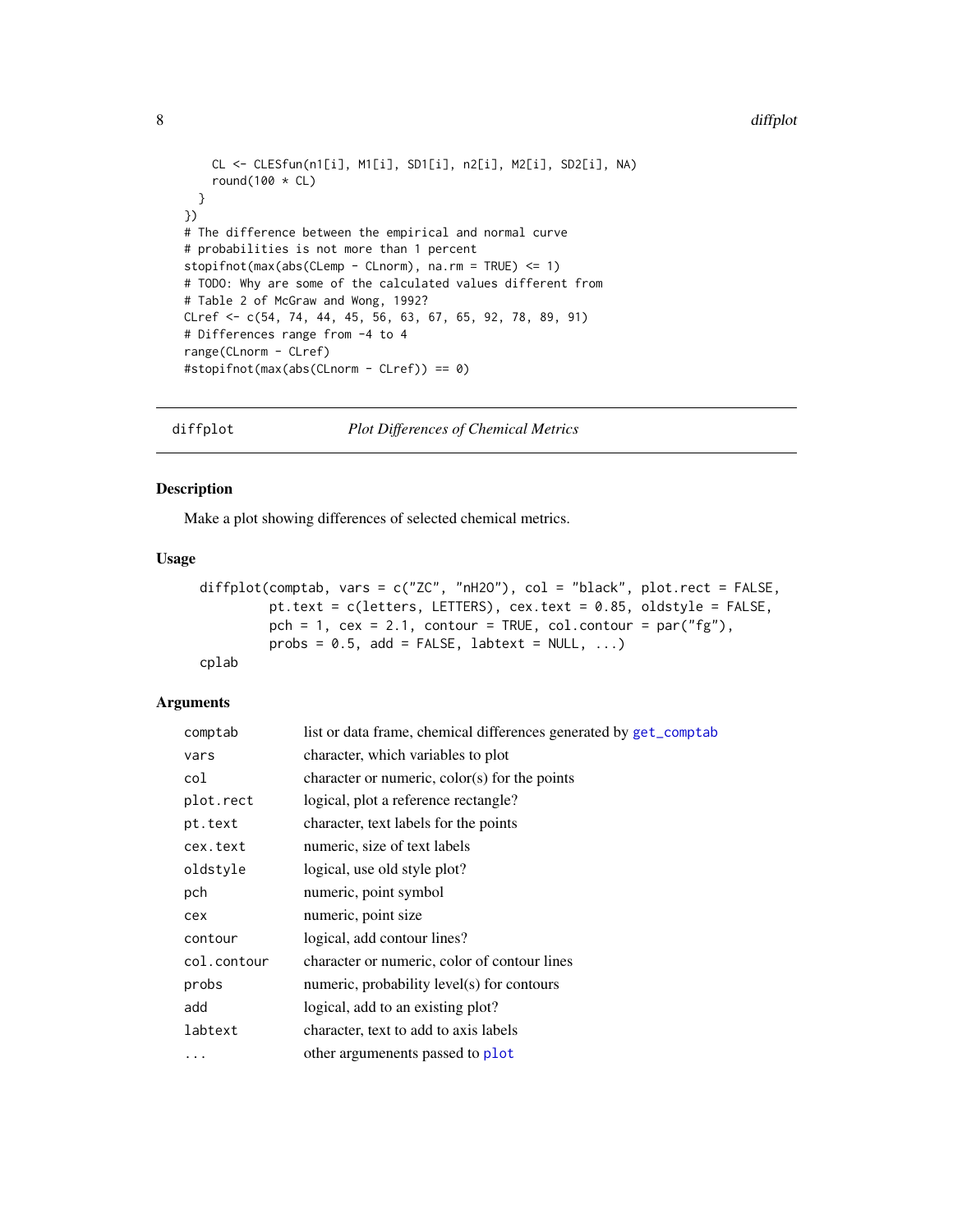#### <span id="page-8-0"></span>diffplot that the contract of the contract of the contract of the contract of the contract of the contract of the contract of the contract of the contract of the contract of the contract of the contract of the contract of

#### Details

A plot is created with points showing the differences between up- and down-regulated proteins for two chemical metrics, as calculated by [get\\_comptab](#page-9-1). The default setting of vars refers to average oxidation state of carbon ( $Z_{\rm C}$ ) as the x-variable and stoichiometric hydration state ( $n_{\rm H_2O}$ ) as the y-variable.

The colors of the points are controlled by col, which is recycled to be equal to the number of comparisons in comptab.

If plot.rect is TRUE, a shaded [rect](#page-0-0)angle is drawn with coordinates -0.01, -0.01, 0.01, 0.01. This is useful for visualizing the different scales of multi-panel plots.

If pt.text is not NA or FALSE, [text](#page-0-0) labels are added with size controlled by cex.text. The default value produces labels that are taken sequentially from the 26 lowercase Roman letters in alphabetical order ([letters](#page-0-0)), followed by the set of uppercase letters ([LETTERS](#page-0-0)).

For labtext = NULL, descriptive text ("median difference" or "mean difference") is added to the axis labels in parentheses. This text can be changed by giving a value in labtext (for both axes), two values (for each axis), or NA to suppress the text.

cplab is a list of formatted labels used by diffplot. It is an exported object, available to the user and other packages.

# Plot style

The overall style of the plot is controlled by oldstyle.

oldstyle = FALSE This is the current default style. Use pch and cex to control the point symbol and size. Contours are added for confidence regions of highest probability density, computed using a 2-D kernel density estimate ([kde2d](#page-0-0)). probs gives the probability level(s) and col.contour sets the color(s) of the contour lines. contour can be a logical vector, indicating which points to include; set it to FALSE to omit the contour lines.

The code to calculate the contour levels is modified from HPDregionplot in the emdbook package by Ben Bolker (<https://cran.r-project.org/package=emdbook>).

 $oldstyle$  = TRUE This style was used for the historical (2017) vignettes, which have been moved to the 'extdata/cpcp' directory in JMDplots (<https://github.com/jedick/JMDplots>). For each dataset, the point symbol is a filled square if the *p*-values of both the x-variable and y-variable are less than 0.05, a filled circle if the *p*-value of one of the x- or y-variables is less than 0.05, and an open circle otherwise. A solid line is drawn from the point to the corresponding axis if the rounded, absolute value of ([CLES](#page-4-1) in percent - 50) of the x- or yvariable is greater than or equal 10. Otherwise, a dashed line is drawn from the point to the corresponding axis if the *p*-value of the x- or y-variable is less than 0.05. Otherwise, no line is drawn.

#### See Also

[qdist](#page-18-1) to plot quantile distributions for a single dataset.

# Examples

```
library(CHNOSZ)
# Make an old-style plot for two datasets
```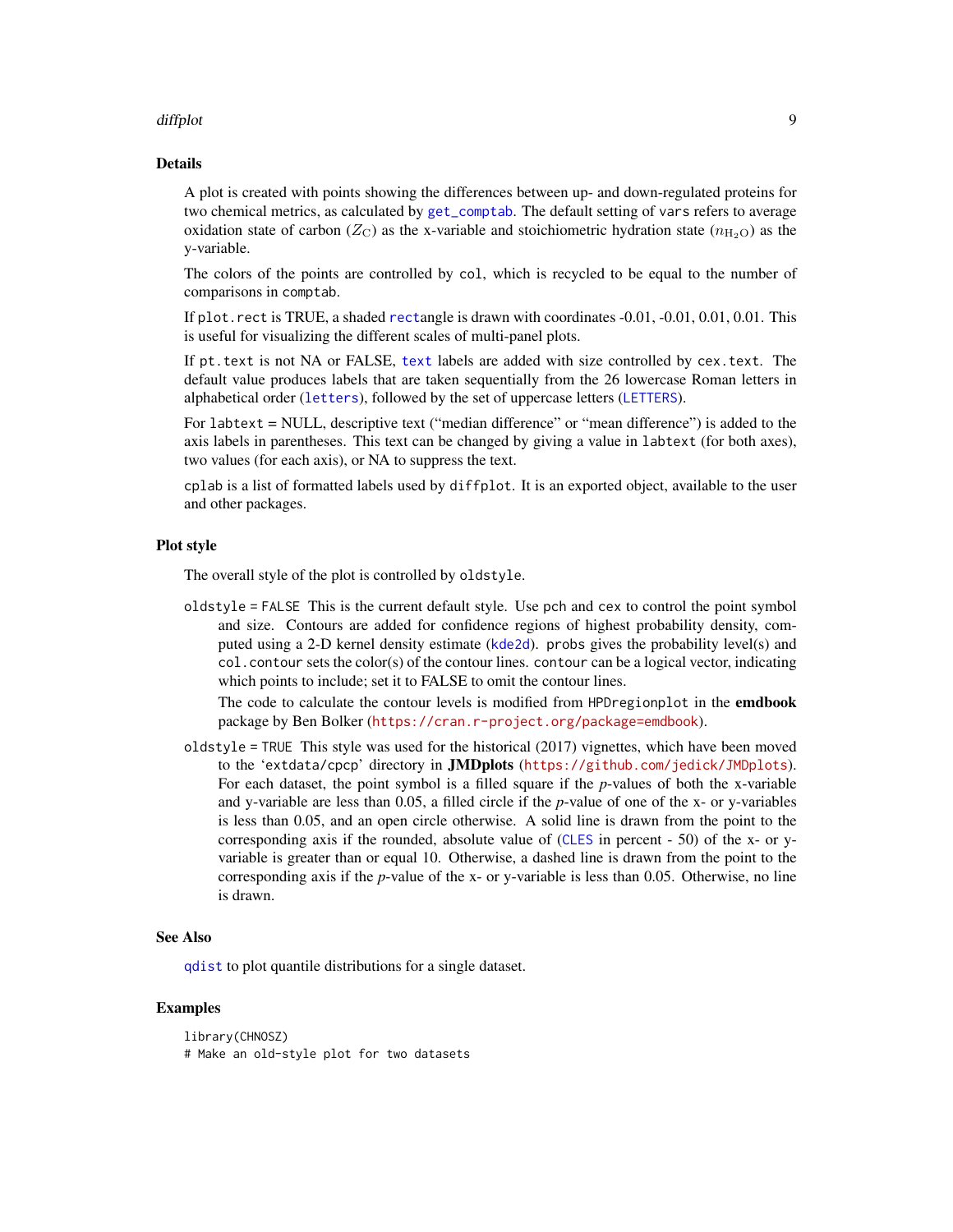```
comptab <- lapply(c("JKMF10", "WDO+15_C.N"), function(dataset) {
  pdat <- pdat_colorectal(dataset)
  get_comptab(pdat, oldstyle = TRUE)
})
diffplot(comptab, oldstyle = TRUE)
```
<span id="page-9-1"></span>get\_comptab *Calculate Differences of Chemical Metrics*

# Description

Compute differences of carbon oxidation state, stoichiometric hydration state and other chemical metrics between groups of up- and down-regulated proteins.

#### Usage

```
get_comptab(pdat, var1 = "ZC", var2 = "nH2O", plot.it = FALSE,
 mfun = "median", oldstyle = FALSE, basis = getOption("basis"))
```
# Arguments

| pdat     | list, data object generated by a polat_function    |
|----------|----------------------------------------------------|
| var1     | character, the first variable                      |
| var2     | character, the second variable                     |
| plot.it  | logical, make a scatterplot?                       |
| mfun     | character, either 'median' or 'mean'               |
| oldstyle | logical, also calculate CLES and <i>p</i> -values? |
| basis    | character, keyword for basis species to use        |

#### Details

The available variables are:

| '7C'            | average oxidation state of carbon ( $Z_{\rm C}$ ; see ZCAA)                        |
|-----------------|------------------------------------------------------------------------------------|
| 'nH20'          | stoichiometric hydration state per residue ( $n_{\text{H}_2\text{O}}$ ; see H20AA) |
| $^{\circ}$ n02' | stoichiometric oxidation state per residue $(n_{\text{O}_2})$ ; see 02AA)          |
| $\gamma_{0}$    | standard molal volume per residue                                                  |
| 'nAA'           | protein length (number of amino acids)                                             |
| 'GRAVY'         | grand average of hydropathicity (see GRAVY)                                        |
| 'pI'            | isoelectric point (see $pI$ )                                                      |
| 'MW             | molecular weight per residue                                                       |

Differentially expressed proteins are identified by the value of pdat\$up2 (TRUE for up-regulated proteins and FALSE for down-regulated proteins). The differences are calculated as (median for up-

<span id="page-9-0"></span>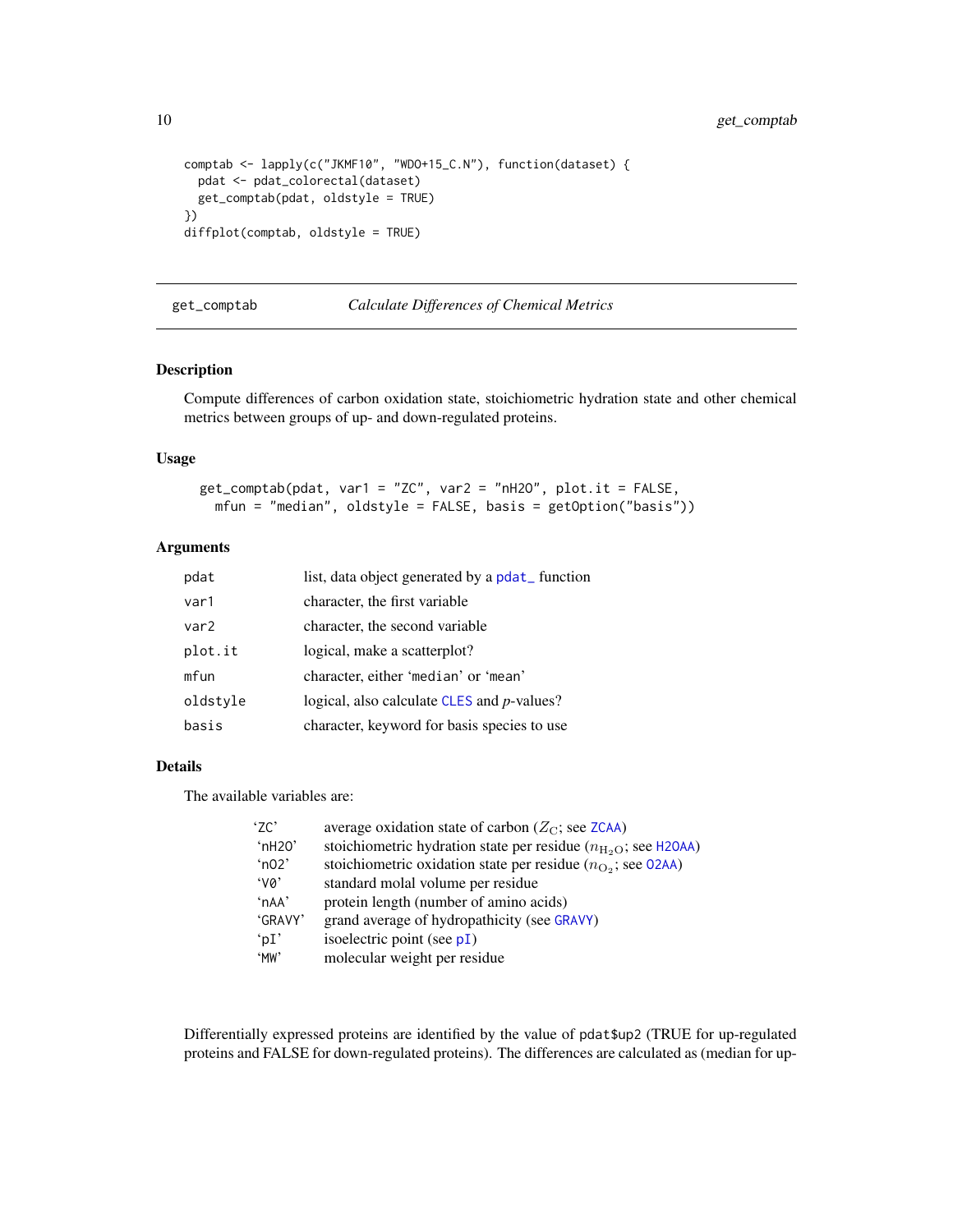#### <span id="page-10-0"></span>human that is a state of the contract of the contract of the contract of the contract of the contract of the contract of the contract of the contract of the contract of the contract of the contract of the contract of the c

regulated proteins) - (median for down-regulated proteins); if mfun is 'mean', means of the groups are used instead. If oldstyle is TRUE, the function also calculates the common language effect size ([CLES](#page-4-1), in percent) and *p*-value for each variable.

The basis argument is used to select the basis species, which are used for the calculation of  $n_{\text{H}_2\text{O}}$ and  $n_{\mathrm{O}_2}$ . The default for getOption("basis") is to use the 'QEC' basis species (see [metrics](#page-12-2)).

Volume is calculated using amino acid group additivity as described by Dick et al. (2006).

Set plot.it to TRUE to make a scatterplot. Open red squares and filled blue circles stand for upregulated and down-regulated proteins, respectively.

#### Value

A data frame is returned invisibly containing the columns 'dataset', 'description', 'n1' (number of down-regulated proteins), 'n2' (number of up-regulated proteins), followed two sets of columns for the variables. These are denoted generically as ('var.mfun1', 'var.mfun2', 'var.diff', 'var.CLES', 'var.p.value'), where 'var' is replaced by the name of var1 or var2, and 'mfun' is replaced by the value of mfun. For example, 'ZC.median1' and 'ZC.median2' are the median  $Z_{\rm C}$  of the downand up-regulated proteins, respectively.

#### References

Dick, J. M., LaRowe, D. E. and Helgeson, H. C. (2006) Temperature, pressure, and electrochemical constraints on protein speciation: Group additivity calculation of the standard molal thermodynamic properties of ionized unfolded proteins. *Biogeosciences* 3, 311–336. doi: [10.5194/bg33112006](https://doi.org/10.5194/bg-3-311-2006)

#### Examples

pd <- pdat\_colorectal("JKMF10") # default variables: ZC and nH2O get\_comptab(pd, plot.it = TRUE) # protein length and per-residue volume get\_comptab(pd, "nAA", "V0", plot.it = TRUE)

<span id="page-10-2"></span>human *Amino Acid Compositions of Human Proteins*

#### <span id="page-10-1"></span>**Description**

Data for amino acid compositions of proteins and conversion from old to new UniProt IDs.

#### Format

human\_aa is a data frame with 25 columns in the format used for amino acid compositions in CHNOSZ (see [thermo](#page-0-0)):

|     | protein character Identification of protein         |
|-----|-----------------------------------------------------|
|     | organism character Identification of organism       |
| ref | character Reference key for source of sequence data |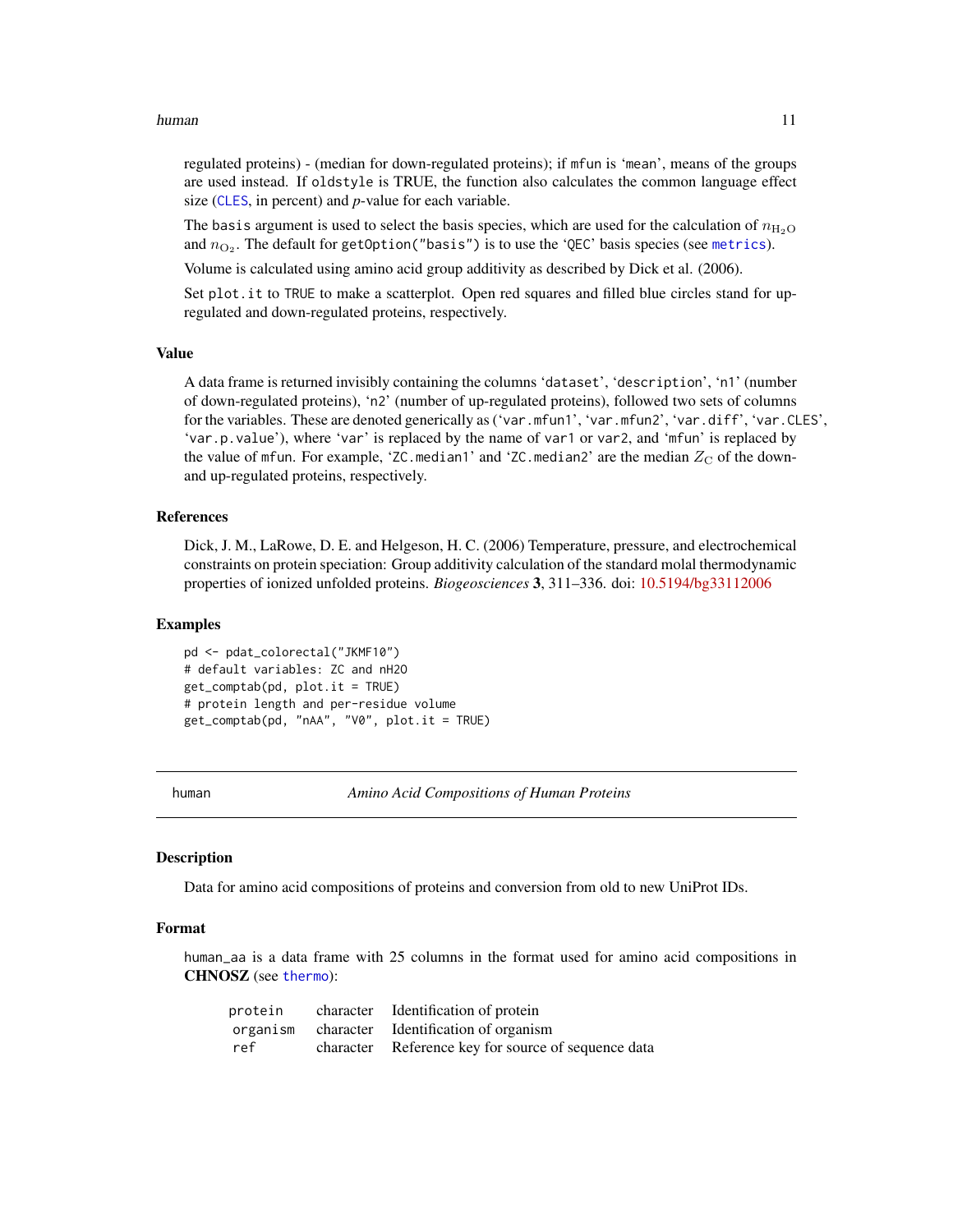<span id="page-11-0"></span>12 human human human human human human human human human human human human human human human human human human

| abbrv  | character Abbreviation or other ID for protein (e.g. gene name) |
|--------|-----------------------------------------------------------------|
| chains | numeric Number of polypeptide chains in the protein             |
|        | Ala Tyr numeric Number of each amino acid in the protein        |

The protein column contains UniProt IDs in the format database accession-isoform, where database is most often 'sp' (Swiss-Prot) or 'tr' (TrEMBL), and isoform is an optional suffix indicating the isoform of the protein (particularly in the human\_additional file).

### Details

The amino acid compositions of human proteins are stored in three files under extdata/protein.

- human\_base.rds contains amino acid compositions of canonical isoforms of manually reviewed proteins in the [UniProt](https://www.uniprot.org/) reference human proteome (computed from sequences in UP000005640\_9606.fasta.gz, dated 2016-04-03).
- human\_additional.rds contains amino acid compositions of additional proteins ( UP000005640\_9606\_additional.fasta.gz) including isoforms and unreviewed sequences. In version 0.1.5, this file was trimmed to include only those proteins that are used in any of the datasets in the package.
- human\_extra.csv contains amino acid compositions of other ("extra") proteins used in a dataset but not listed in one of the files above. These proteins may include obsolete, unreviewed, or newer additions to the UniProt database. Most, but not all, sequences here are HUMAN (see the organism column and the ref column for the reference keys).

On loading the package, the individual data files are read and combined, and the result is assigned to the human\_aa object in the human environment.

As an aid for processing datasets that list old (obsolete) UniProt IDs, the corresponding new (current) IDs are are stored in uniprot\_updates. These ID mappings have been manually added as needed for individual datasets, and include proteins from humans as well as other organisms. [check\\_IDs](#page-2-1) performs the conversion of old to new IDs.

#### See Also

Amino acid compositions of non-human proteins are stored under extdata/aa in directories archaea, bacteria, cow, dog, mouse, rat, and yeast. These files can be loaded in [protcomp](#page-17-1) via the aa\_file argument, which is used e.g. in [pdat\\_osmotic\\_bact](#page-16-2).

# Examples

```
# The number of proteins
nrow(get("human_aa", human))
# The number of old to new ID mappings
nrow(get("uniprot_updates", human))
```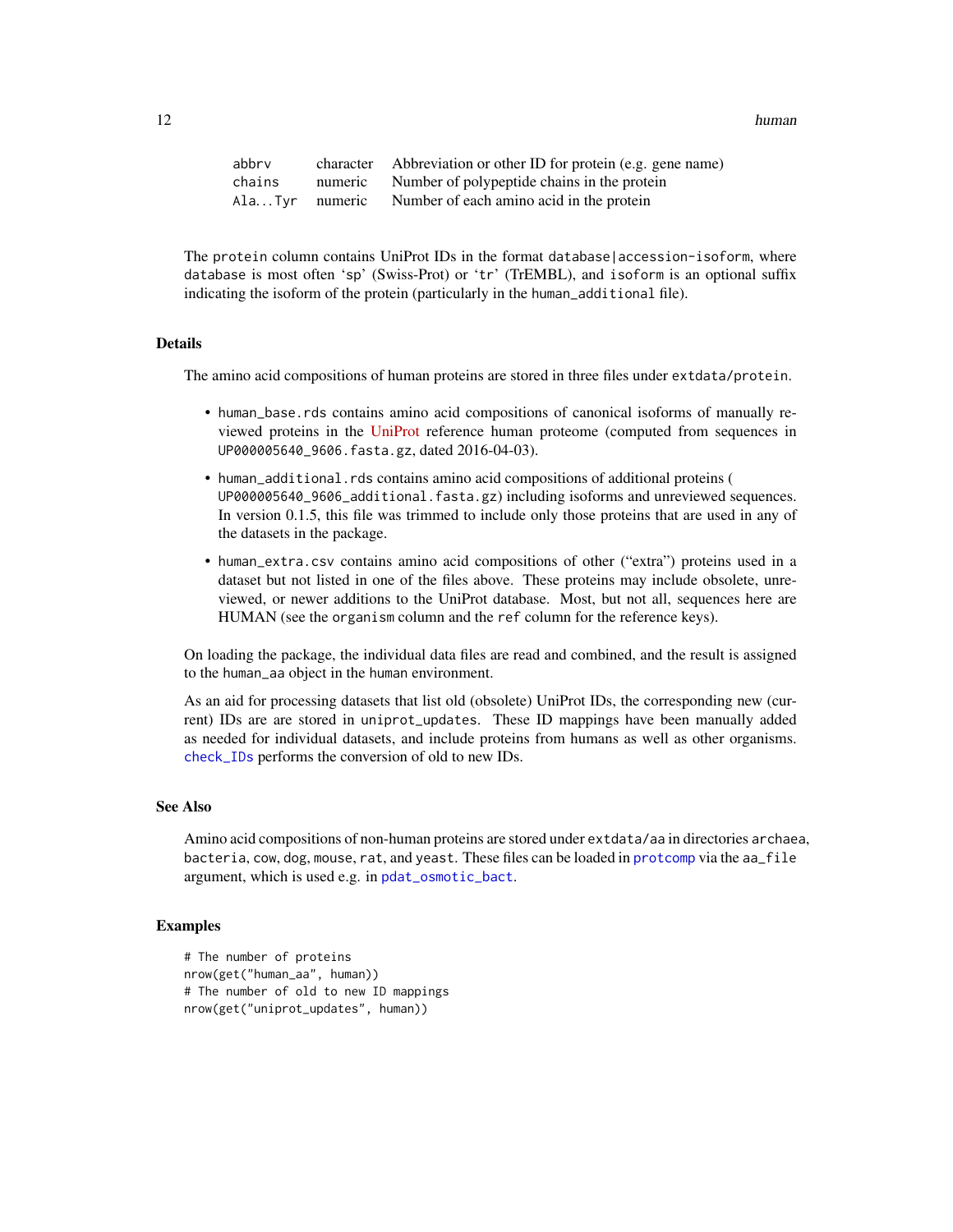<span id="page-12-2"></span><span id="page-12-0"></span>

# <span id="page-12-1"></span>Description

These functions calculate chemical metrics of proteins given a data frame of amino acid compositions.

# Usage

```
ZCAA(AAcomp, nothing = NULL)
H2OAA(AAcomp, basis = getOption("basis"))
O2AA(AAcomp, basis = getOption("basis"))
GRAVY(AAcomp)
pI(AAcomp)
MWAA(AAcomp)
basis.text(basis)
```
#### Arguments

| AAcomp  | data frame, amino acid compositions |
|---------|-------------------------------------|
| nothing | dummy argument                      |
| basis   | character, basis species            |

#### Details

Columns in AAcomp should be named with the three-letter abbreviations for the amino acids ('Ala', 'Arg', . . . ). Abbreviations are matched without regard to case (e.g. 'ALA' is the same as 'ala').

The metrics are described below:

ZCAA Average oxidation state of carbon  $(Z_C)$  (Dick, 2014). nothing is an extra argument that does nothing. It is provided so that [do.call](#page-0-0) can be used to run ZCAA or H2OAA with the same number of arguments.

This metric is independent of the choice of basis species.

H2OAA Stoichiometric hydration state  $(n_{\text{H}_2\text{O}})$  per residue. The available basis species are:

- 'QEC' glutamine, glutamic acid, cysteine,  $H_2O$ ,  $O_2$  (Dick et al., 2020) (this is the default for getOption("basis"))
- 'QCa' glutamine, cysteine, acetic acid,  $H_2O$ ,  $O_2$
- Any other valid [basis](#page-0-0) specification for basis, such as 'CHNOS' for  $CO_2$ , NH<sub>3</sub>, H<sub>2</sub>S, H<sub>2</sub>O, and  $O<sub>2</sub>$

02AA Stoichiometric oxidation state  $(n_{\text{O}_2})$  per residue. The basis species also affect this calculation.

GRAVY Grand average of hydropathicity. Values of the hydropathy index for individual amino acids are from Kyte and Doolittle (1982).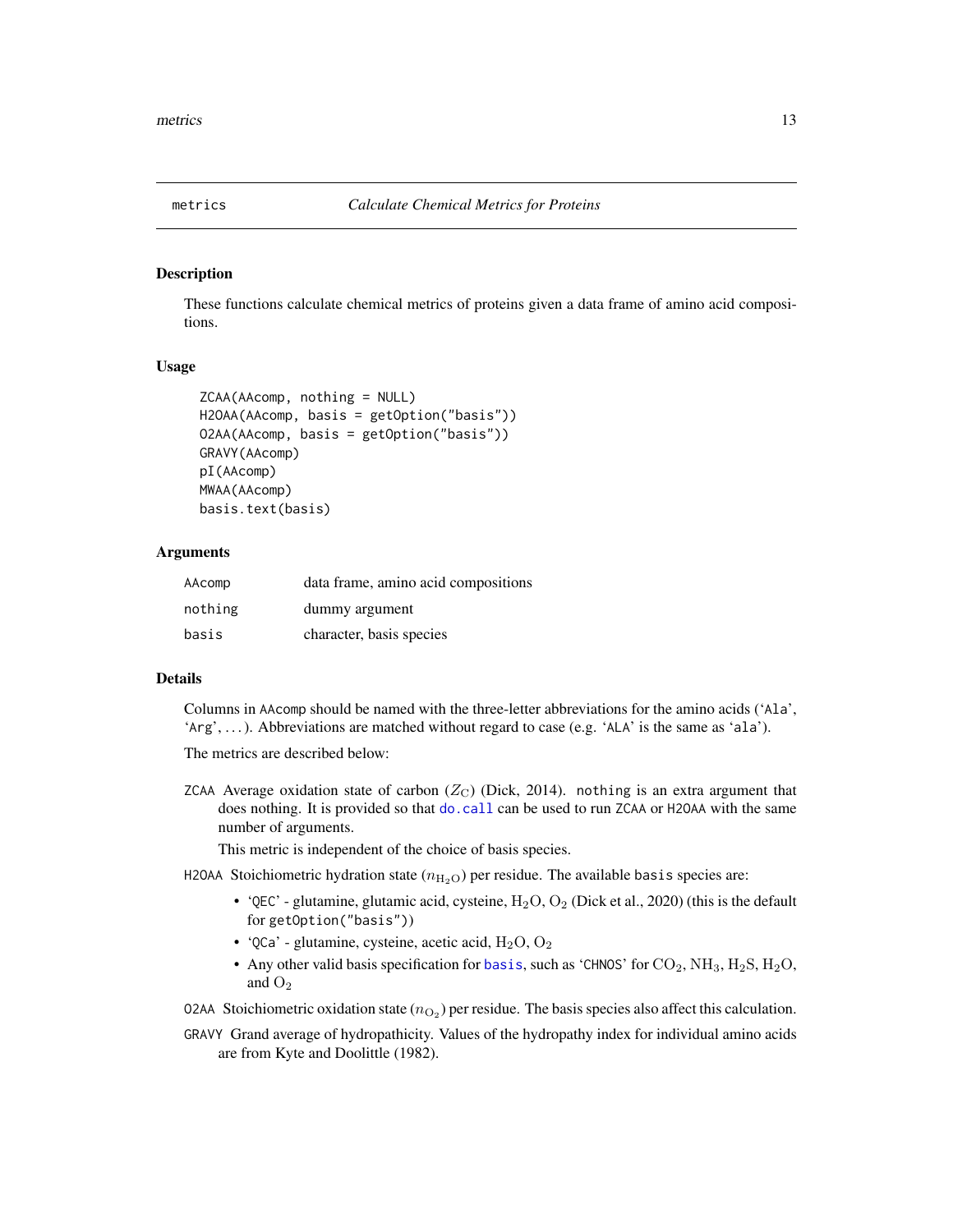<span id="page-13-0"></span>pI Isoelectric point. The net charge for each ionizable group was pre-calculated from pH 0 to 14 at intervals of 0.01. The isoelectric point is found as the pH where the sum of charges of all groups in the protein is closest to zero. The p*K* values for the terminal groups and sidechains are taken from Bjellqvist et al. (1993) and Bjellqvist et al. (1994); note that the calculation does not implement position-specific adjustments described in the latter paper. The number of N- and C-terminal groups is taken to be one, unless a value for chains (number of polypeptide chains) is given in AAcomp.

MWAA Molecular weight per residue.

Note that  $Z_{\rm C}$  is a per-carbon average, but  $n_{\rm H_2O}$  is a per-residue average. The contribution of H<sub>2</sub>O from the terminal groups of proteins is counted, so shorter proteins have slightly greater  $n_{\text{H}_2\text{O}}$ .

Tests for a few proteins (see examples) indicate that GRAVY and pI are equal those calculated with the ProtParam tool (<https://web.expasy.org/protparam/>; Gasteiger et al., 2005).

basis.text is used in the vignettes to generate a textual description of the names of the basis species, except  $H_2O$  and  $O_2$ , for one of the keywords 'QEC' or 'QCa'.

#### References

Bjellqvist, B., Hughes, G. J., Pasquali, C., Paquet, N., Ravier, F., Sanchez, J.-C., Frutiger, S. and Hochstrasser, D. (1993) The focusing positions of polypeptides in immobilized pH gradients can be predicted from their amino acid sequences. *Electrophoresis* 14, 1023–1031. doi: [10.1002/](https://doi.org/10.1002/elps.11501401163) [elps.11501401163](https://doi.org/10.1002/elps.11501401163)

Bjellqvist, B. and Basse, B. and Olsen, E. and Celis, J. E. (1994) Reference points for comparisons of two-dimensional maps of proteins from different human cell types defined in a pH scale where isoelectric points correlate with polypeptide compositions. *Electrophoresis* 15, 529–539. doi: [10.1002/elps.1150150171](https://doi.org/10.1002/elps.1150150171)

Dick, J. M. (2014) Average oxidation state of carbon in proteins. *J. R. Soc. Interface* 11, 20131095. doi: [10.1098/rsif.2013.1095](https://doi.org/10.1098/rsif.2013.1095)

Dick, J. M., Yu, M. and Tan, J. (2020) Uncovering chemical signatures of salinity gradients through compositional analysis of protein sequences. *Biogeosciences* 17, 6145–6162. doi: [10.5194/bg17-](https://doi.org/10.5194/bg-17-6145-2020) [61452020](https://doi.org/10.5194/bg-17-6145-2020)

Gasteiger, E., Hoogland, C., Gattiker, A., Duvaud, S., Wilkins, M. R., Appel, R. D. and Bairoch, A. (2005) Protein identification and analysis tools on the ExPASy server. In J. M. Walker (Ed.), *The Proteomics Protocols Handbook* (pp. 571–607). Totowa, NJ: Humana Press Inc. doi: [10.1385/](https://doi.org/10.1385/1-59259-890-0:571) [1592598900:571](https://doi.org/10.1385/1-59259-890-0:571)

Kyte, J. and Doolittle, R. F. (1982) A simple method for displaying the hydropathic character of a protein. *J. Mol. Biol.* 157, 105–132. doi: [10.1016/00222836\(82\)905150](https://doi.org/10.1016/0022-2836(82)90515-0)

#### See Also

For calculation of  $Z_{\rm C}$  from a chemical formula instead of amino acid composition, see the [ZC](#page-0-0) function in CHNOSZ.

#### Examples

# we need CHNOSZ for these examples require(CHNOSZ)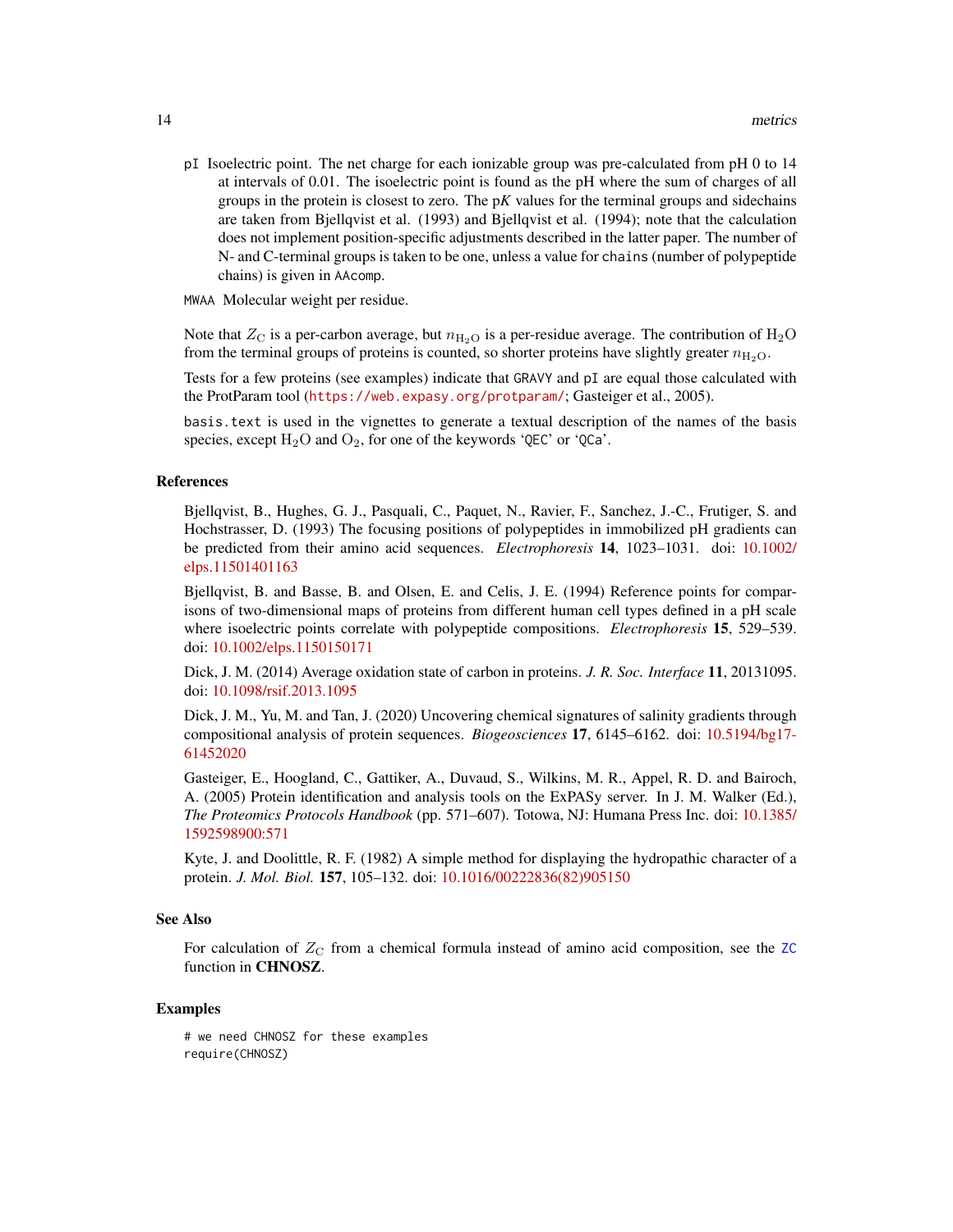#### metrics 15

```
# for reference, compute ZC of alanine and glycine "by hand"
ZC.Gly <- ZC("C2H5NO2")
ZC.Ala <- ZC("C3H7NO2")
# define the composition of a Gly-Ala-Gly tripeptide
AAcomp \leq data.frame(Gly = 2, Ala = 1)
# calculate the ZC of the tripeptide (value: 0.571)
ZC.GAG <- ZCAA(AAcomp)
# this is equal to the carbon-number-weighted average of the amino acids
nC.Gly \leftarrow 2 * 2nC.Ala \leftarrow 1 * 3ZC.average <- (nC.Gly * ZC.Gly + nC.Ala * ZC.Ala) / (nC.Ala + nC.Gly)stopifnot(all.equal(ZC.GAG, ZC.average))
# compute the per-residue nH2O of Gly-Ala-Gly
basis("QEC")
nH2O.GAG <- species("Gly-Ala-Gly")$H2O
# divide by the length to get residue average (we keep the terminal H-OH)
nH2O.residue <- nH2O.GAG / 3
# compare with the value calculated by H2OAA() (-0.2)
nH2O.H2OAA <- H2OAA(AAcomp, "QEC")
stopifnot(all.equal(nH2O.residue, nH2O.H2OAA))
# calculate GRAVY for a few proteins
# first get the protein index in CHNOSZ's list of proteins
iprotein <- pinfo(c("LYSC_CHICK", "RNAS1_BOVIN", "AMYA_PYRFU"))
# then get the amino acid compositions
AAcomp <- pinfo(iprotein)
# then calculate GRAVY
Gcalc <- as.numeric(GRAVY(AAcomp))
# these are equal to values obtained with ProtParam on uniprot.org
# https://web.expasy.org/cgi-bin/protparam/protparam1?P00698@19-147@
# https://web.expasy.org/cgi-bin/protparam/protparam1?P61823@27-150@
# https://web.expasy.org/cgi-bin/protparam/protparam1?P49067@2-649@
Gref <- c(-0.472, -0.663, -0.325)
stopifnot(all.equal(round(Gcalc, 3), Gref))
# also calculate molecular weight of the proteins
MWcalc <- as.numeric(MWAA(AAcomp)) * protein.length(iprotein)
MWref <- c(14313.14, 13690.29, 76178.25)
stopifnot(all.equal(round(MWcalc, 2), MWref))
# calculate pI for a few proteins
iprotein <- pinfo(c("LYSC_CHICK", "RNAS1_BOVIN", "AMYA_PYRFU", "CSG_HALJP"))
AAcomp <- pinfo(iprotein)
pI_calc <- pI(AAcomp)
# reference values calculated with ProtParam on uniprot.org
# LYSC_CHICK: residues 19-147 (sequence v1)
# RNAS1_BOVIN: residues 27-150 (sequence v1)
# AMYA_PYRFU: residues 2-649 (sequence v2)
# CSG_HALJP: residues 35-862 (sequence v1)
pI_ref <- c(9.32, 8.64, 5.46, 3.37)
stopifnot(all.equal(as.numeric(pI_calc), pI_ref))
```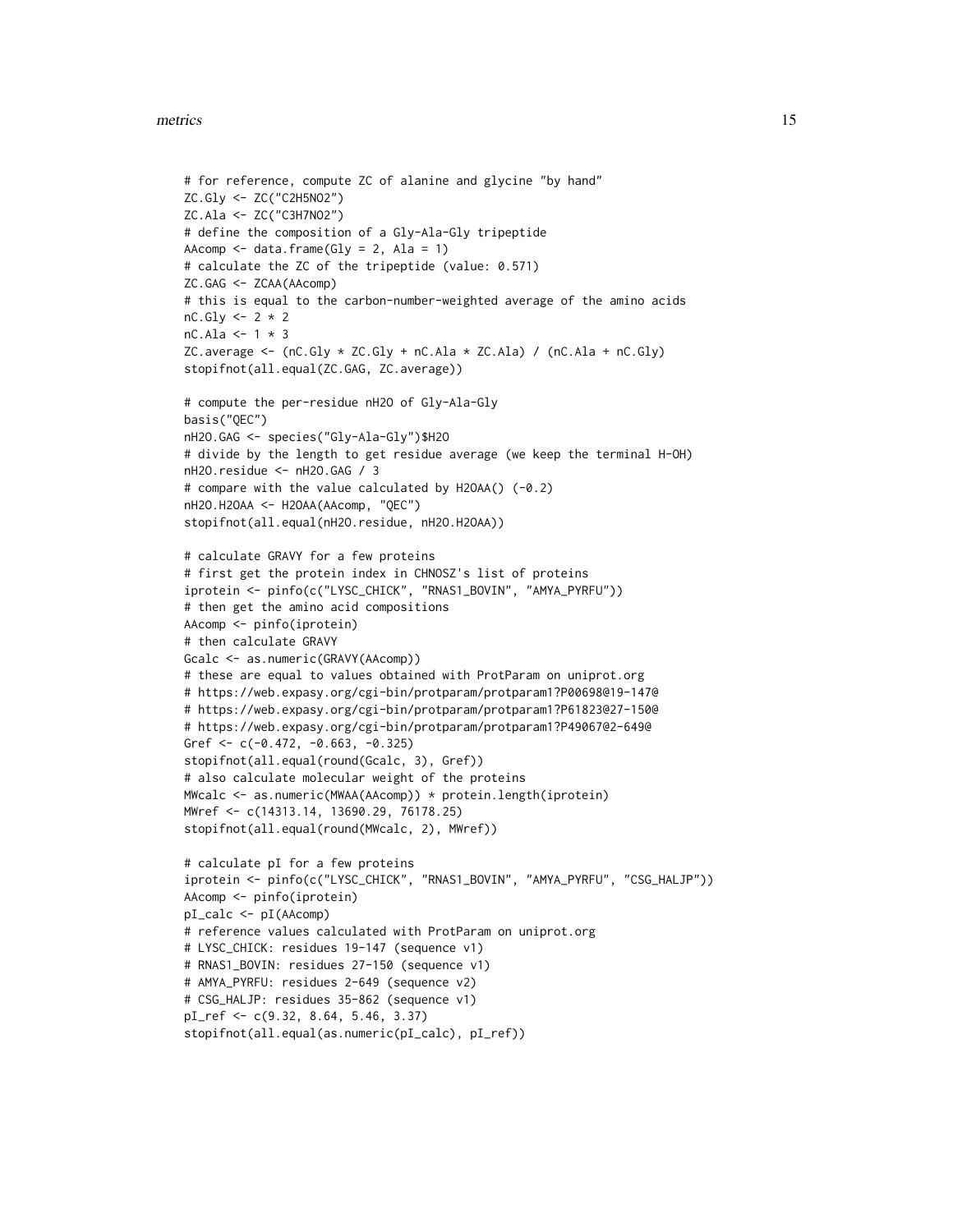<span id="page-15-1"></span><span id="page-15-0"></span>

# Description

Compile the indicated vignette and open it in the browser.

#### Usage

 $mkvig(vig = NULL)$ 

#### Arguments

vig character, name of a vignette without '.Rmd' extension

### Details

In order to reduce package space and check time, pre-built vignettes are not included in the package. mkvig is a convenience function to compile the vignettes on demand and view them in a browser.

The available vignettes for mkvig are listed here:

- *Cell culture* 'hypoxia', 'secreted', 'osmotic\_bact', 'osmotic\_euk', 'osmotic\_halo', 'glucose', '3D'
- *Cancer* 'breast', 'colorectal', 'liver', 'lung', 'pancreatic', 'prostate'

Note that pandoc (including pandoc-citeproc), as a system dependency of **rmarkdown**, is required to build the vignettes.

#### See Also

The vignettes can also be run using e.g. [demo\(](#page-0-0)"glucose"), and through the interactive help system ([help.start](#page-0-0) > Packages > canprot > Code demos).

# Examples

```
## Not run:
mkvig("colorectal")
```
## End(Not run)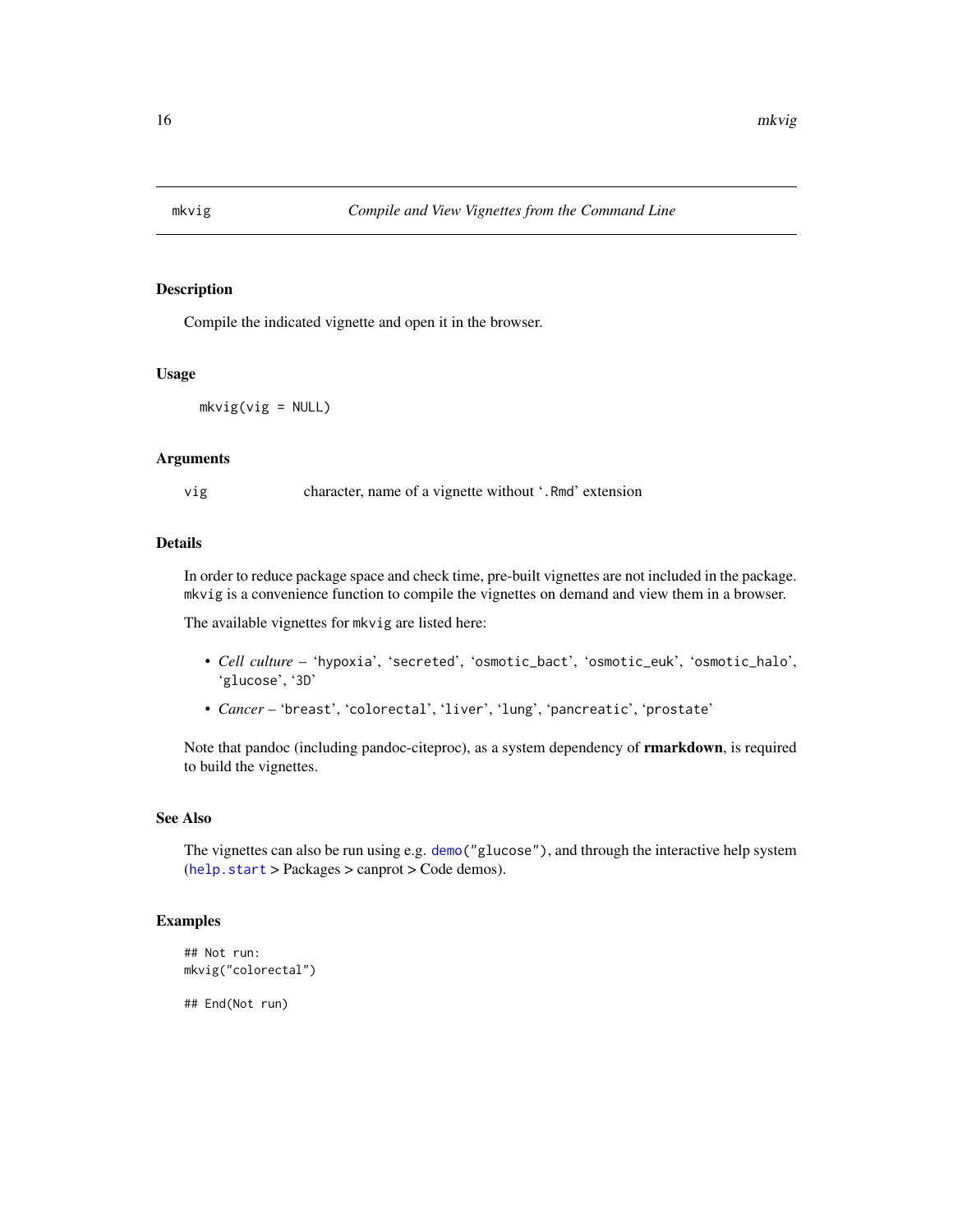<span id="page-16-1"></span><span id="page-16-0"></span>

#### <span id="page-16-2"></span>Description

Get differentially expressed proteins and amino acid compositions.

# Usage

```
pdat_breast(dataset = 2020)
pdat_colorectal(dataset = 2020)
pdat_liver(dataset = 2020)
pdat_lung(dataset = 2020)
pdat_pancreatic(dataset = 2020)
pdat_prostate(dataset = 2020)
pdat_hypoxia(dataset = 2020)
pdat_secreted(dataset = 2020)
pdat_3D(dataset = 2020)pdat_glucose(dataset = 2020)
pdat_osmotic_bact(dataset = 2020)
pdat_osmotic_euk(dataset = 2020)
pdat_osmotic_halo(dataset = 2020)
.pdat_multi(dataset = 2020)
.pdat_osmotic(dataset = 2017)
```
# Arguments

dataset character, dataset name

#### Details

The pdat\_ functions assemble lists of up- and down-regulated proteins and retrieve their amino acid compositions using [protcomp](#page-17-1). The result can be used with [get\\_comptab](#page-9-1) to make a table of chemical metrics that can then be plotted with [diffplot](#page-7-1).

If dataset is '2020' (the default) or '2017', the function returns the names of all datasets in the compilation for the respective year.

Each dataset name starts with a reference key indicating the study (i.e. paper or other publication) where the data were reported. The reference keys are made by combining the first characters of the authors' family names with the 2-digit year of publication.

If a study has more than one dataset, the reference key is followed by an underscore and an identifier for the particular dataset. This identifier is saved in the variable named stage in the functions, but can be any descriptive text.

To retrieve the data, provide a single dataset name in the dataset argument. Protein expression data is read from the CSV files stored in extdata/expression/, under the subdirectory corresponding to the name of the pdat\_ function. Some of the functions also read amino acid compositions (e.g. for non-human proteins) from the files in extdata/aa/.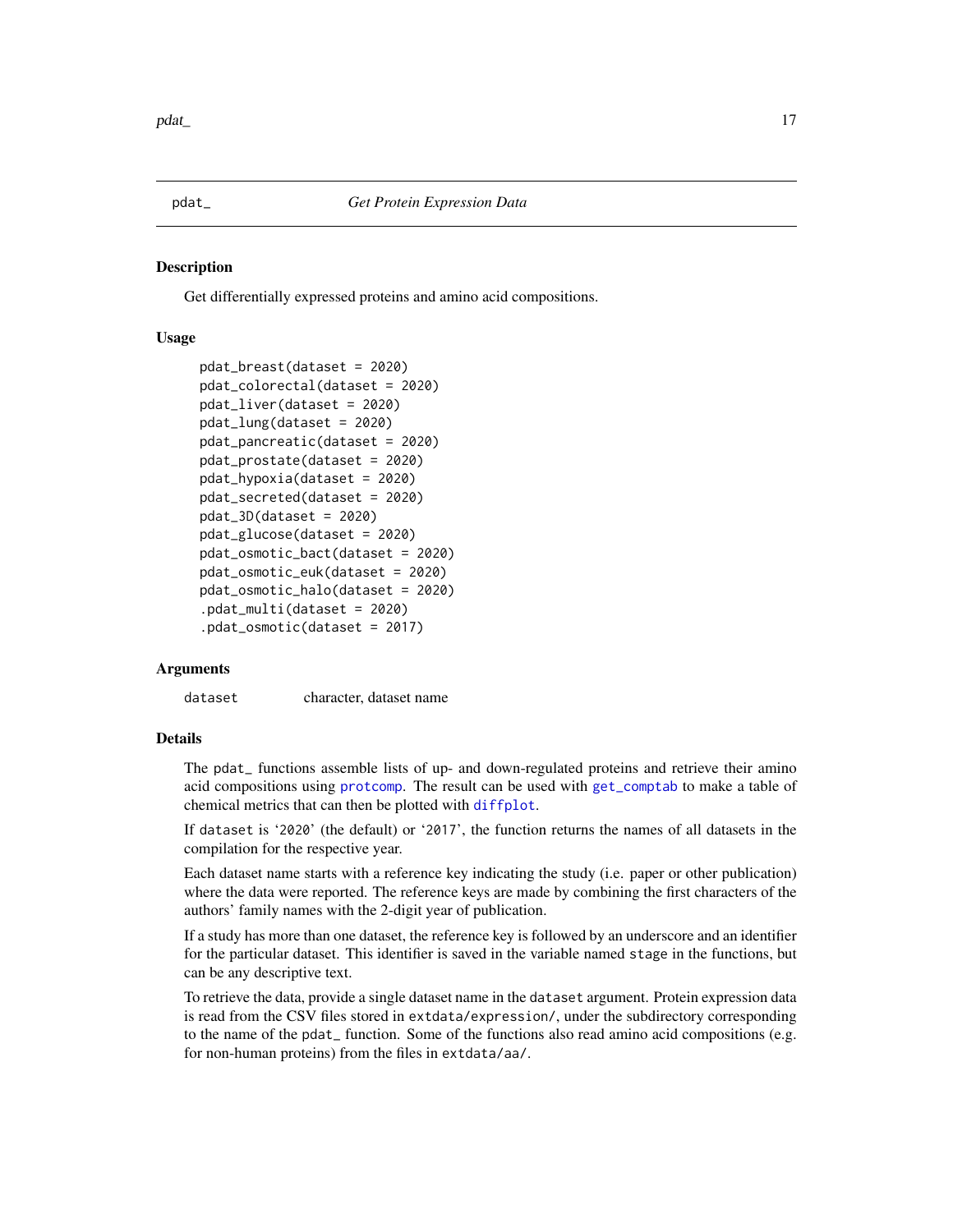<span id="page-17-0"></span>Descriptions for each function:

- pdat\_colorectal, pdat\_pancreatic, pdat\_breast, pdat\_lung, pdat\_prostate, and pdat\_liver retrieve data for protein expression in different cancer types.
- pdat\_hypoxia gets data for cellular extracts in hypoxia and pdat\_secreted gets data for secreted proteins (e.g. exosomes) in hypoxia.
- pdat\_3D retrieves data for 3D (e.g. tumor spheroids and aggregates) compared to 2D (monolayer) cell culture.
- .pdat\_osmotic retrieves data for hyperosmotic stress, for the 2017 compilation only. In 2020, this compilation was expanded and split into pdat\_osmotic\_bact (bacteria), pdat\_osmotic\_euk (eukaryotic cells) and pdat\_osmotic\_halo (halophilic bacteria and archaea).
- pdat\_glucose gets data for high-glucose experiments in eukaryotic cells.
- .pdat\_multi retrieves data for studies that have multiple types of datasets (e.g. both cellular and secreted proteins in hypoxia), and is used internally by the specific functions (e.g. pdat\_hypoxia and pdat\_secreted).

#### Value

A list consisting of:

dataset Name of the dataset

- description Descriptive text for the dataset, used for making the tables in the vignettes (see [mkvig](#page-15-1))
- pcomp UniProt IDs together with amino acid compositions obtained using [protcomp](#page-17-1)
- up2 Logical vector with length equal to the number of proteins; TRUE for up-regulated proteins and FALSE for down-regulated proteins

#### Examples

```
# List datasets in the 2017 complilation for colorectal cancer
pdat_colorectal(2017)
# Get proteins and amino acid compositions for one dataset
pdat_colorectal("JKMF10")
```
<span id="page-17-1"></span>

protcomp *Amino Acid Compositions*

#### Description

Get amino acid compositions of proteins.

#### Usage

```
protcomp(uniprot = NULL, aa = NULL, aa_file = NULL)
```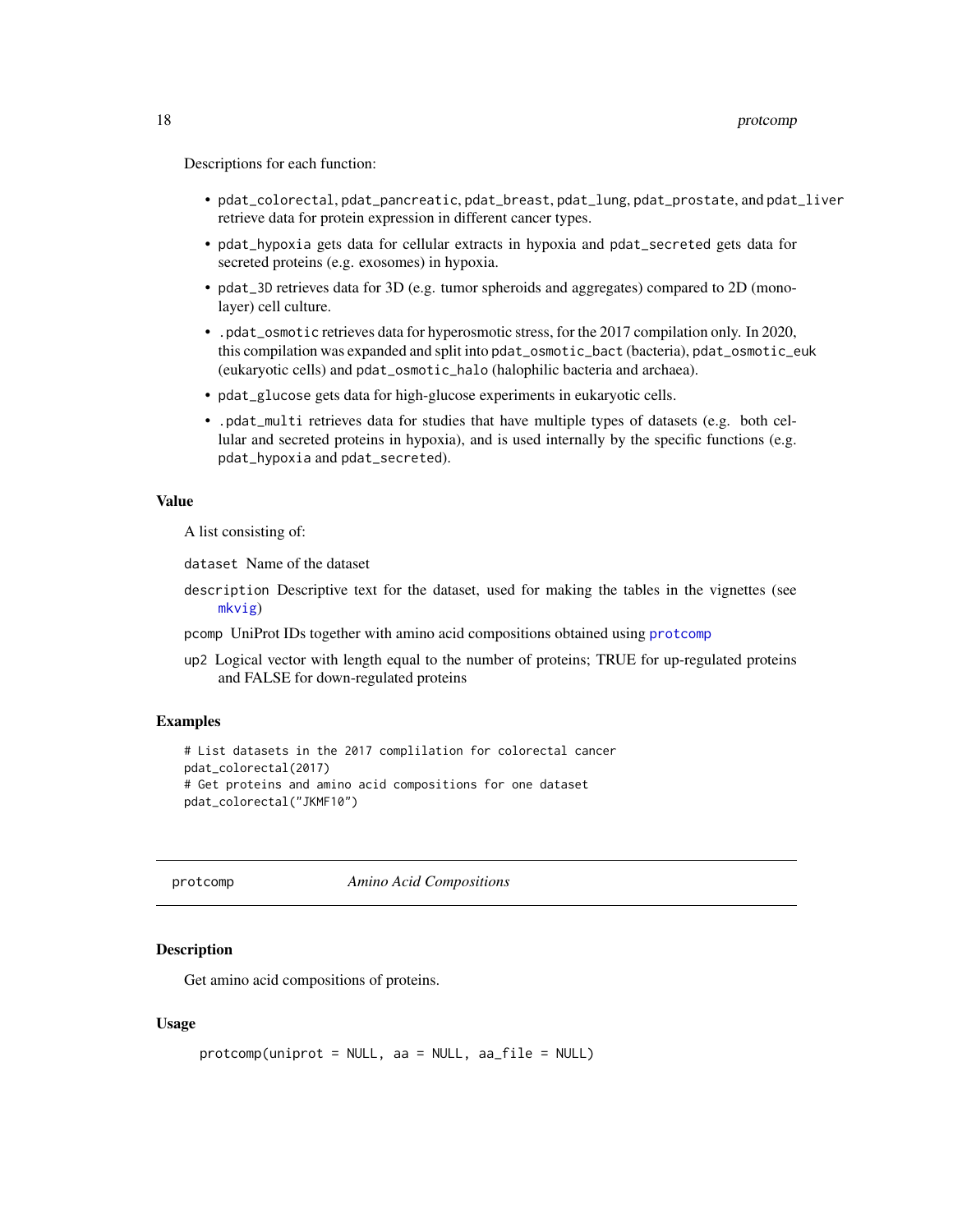#### <span id="page-18-0"></span>qdist the contract of the contract of the contract of the contract of the contract of the contract of the contract of the contract of the contract of the contract of the contract of the contract of the contract of the cont

#### Arguments

| uniprot | character, UniProt IDs of proteins  |
|---------|-------------------------------------|
| aa      | data frame, amino acid compositions |
| aa file | character, file name                |

# Details

This function retrieves the amino acid compositions of one or more proteins specified by uniprot.

This function depends on the amino acid compositions of human proteins, which are stored in the [human](#page-10-2) environment when the package is attached. If aa\_file is specified, additional amino acid compositions to be considered are read from this file, which should be in the same format as e.g. [human\\_extra.](#page-10-1)csv (see also [thermo\\$](#page-0-0)protein). Alternatively, the amino acid compositions can be given in aa, bypassing the search step.

# Value

The function returns a list with elements uniprot (UniProt IDs as given in the arguments) and aa (amino acid compositions of the proteins).

#### See Also

[cleanup](#page-3-1)

#### Examples

protcomp("P24298")

<span id="page-18-1"></span>qdist *Quantile Distributions for One Dataset*

#### Description

Make a plot showing quantile distributions for up- and down-regulated proteins.

#### Usage

qdist(pdat, vars = c("ZC", "nH2O"), show.steps = FALSE)

# Arguments

| pdat       | list, output of a pdat function for a single dataset |
|------------|------------------------------------------------------|
| vars       | character, which variables to plot                   |
| show.steps | logical, show the steps using plot.ecdf?             |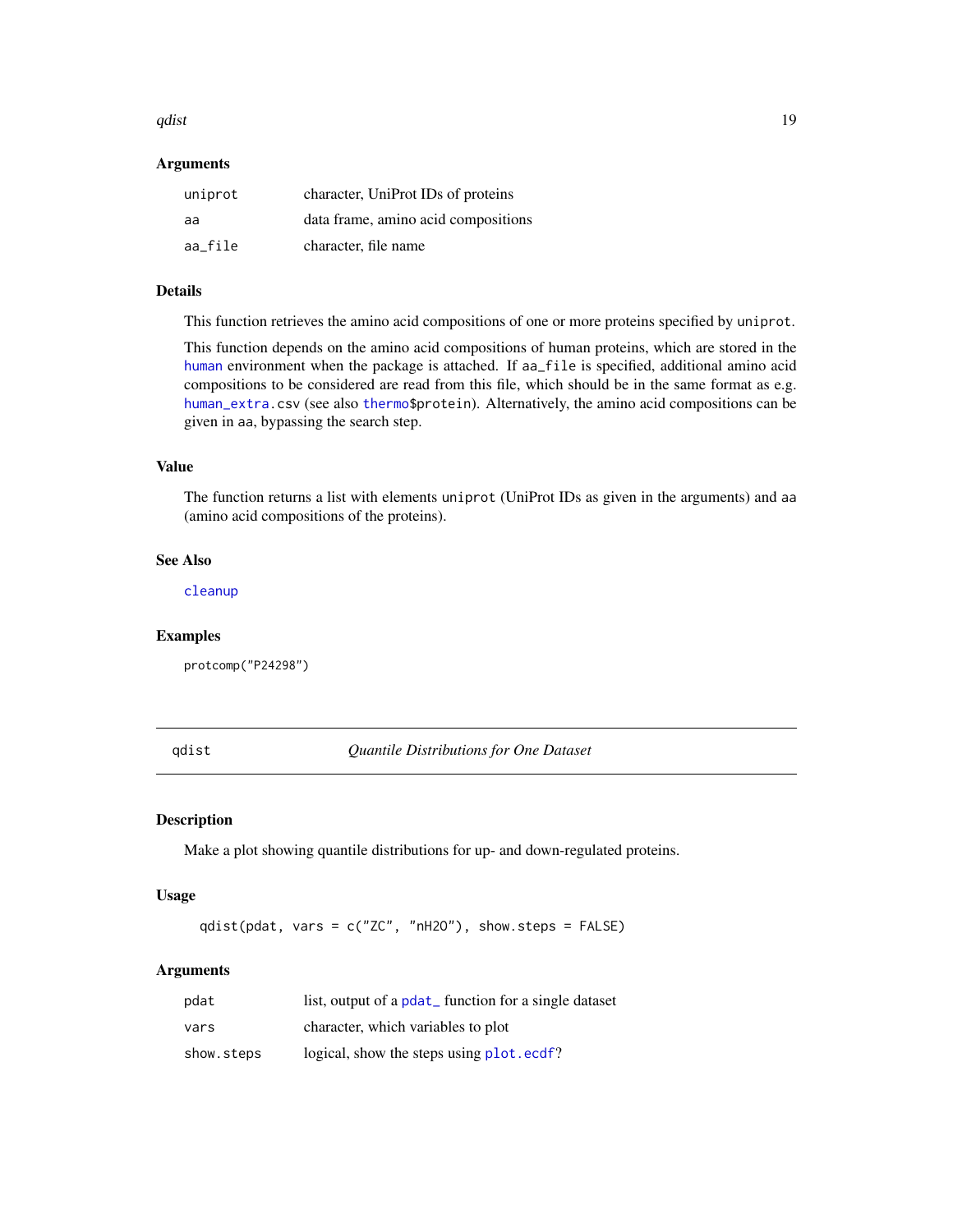# <span id="page-19-0"></span>Details

This function makes a quantile distribution plot with lines for both up- and down-regulated proteins. The variable (var) can be 'ZC', 'H2O', or both (two plots are made for the latter). The horizontal axis is the variable and the vertical axis is the quantile point. A solid black line is drawn for the down-regulated proteins, and a dashed red line for the up-regulated proteins. The median difference is shown by a gray horizontal line drawn between the distributions at the 0.5 quantile point.

# References

Jimenez, C. R. and Knol, J. C. and Meijer, G. A. and Fijneman, R. J. A. (2010) Proteomics of colorectal cancer: Overview of discovery studies and identification of commonly identified cancerassociated proteins and candidate CRC serum markers. *J. Proteomics* 73, 1873–1895. doi: [10.1016/](https://doi.org/10.1016/j.jprot.2010.06.004) [j.jprot.2010.06.004](https://doi.org/10.1016/j.jprot.2010.06.004)

#### See Also

[diffplot](#page-7-1) to plot median differences for multiple datasets.

#### Examples

```
# Plot the data of Jimenez et al., 2010 for colorectal cancer
pdat <- pdat_colorectal("JKMF10")
qdist()
```
#### xsummary *Summarize Chemical Differences*

#### Description

Make an HTML table summarizing chemical differences.

#### Usage

```
xsummary(comptab, vars = c("ZC", "nH2O"))
xsummary2(comptab1, comptab2)
xsummary3(comptab1, comptab2, comptab3)
```
#### **Arguments**

| comptab  | list or data frame, summary of comparisons generated by get_comptab |
|----------|---------------------------------------------------------------------|
| vars     | character, two variables to tabulate                                |
| comptab1 | list, output of get_comptab                                         |
| comptab2 | list, output of get_comptab                                         |
| comptab3 | list, output of get_comptab                                         |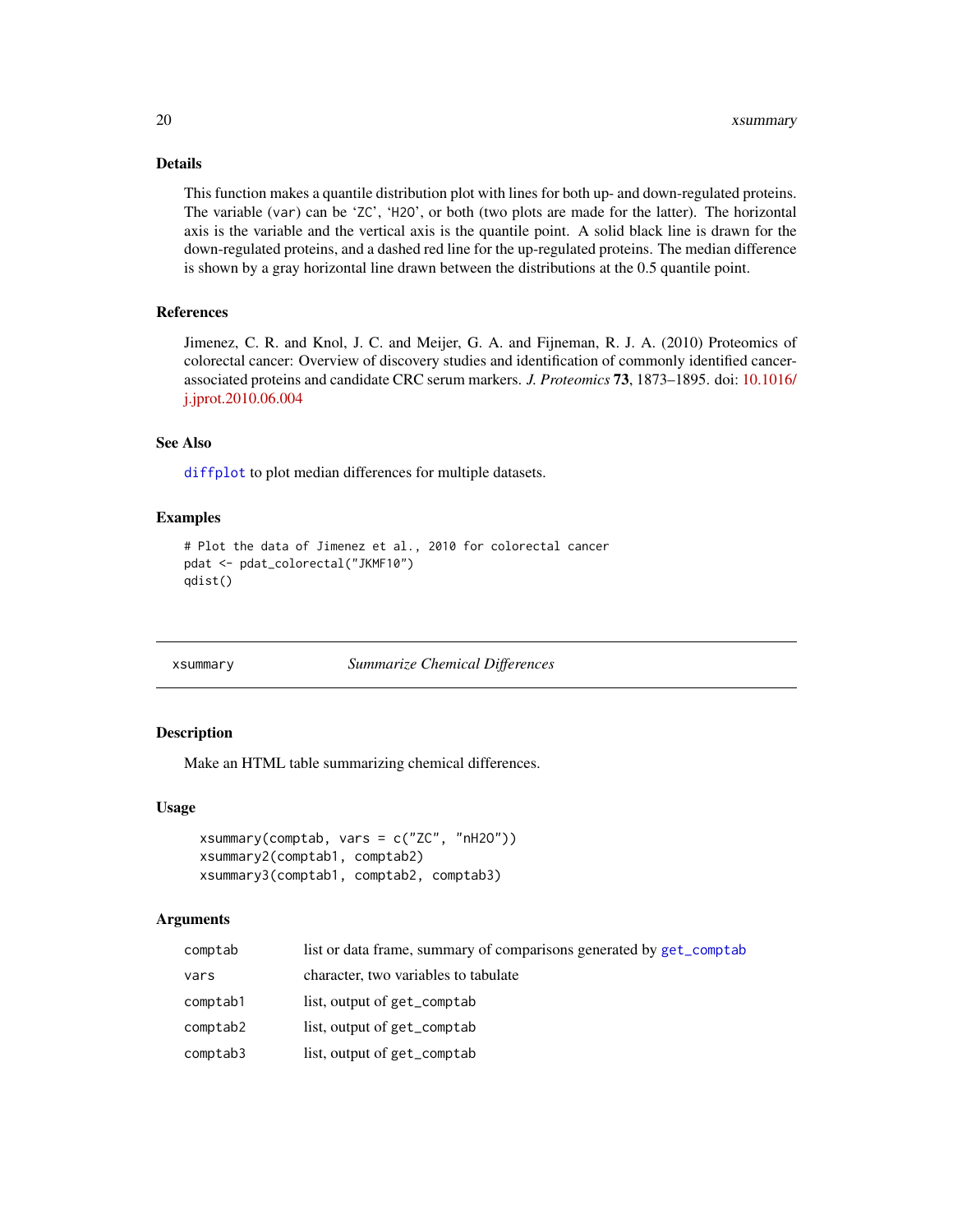#### <span id="page-20-0"></span>xsummary 21

#### Details

xsummary makes an HTML table (using [xtable](#page-0-0)) and adds bold and underline formatting to highlight significant chemical differences. The *p*-value is bolded if it is less than 0.05, and the percent common language effect size ([CLES](#page-4-1)) is bolded if it is  $\leq$  40 or  $\geq$  60. The mean (or median) difference is [underlined / bolded] if [only one of / both] the *p*-value and CLES pass these cutoffs.

The generated table is written to the console, and can be used in a vignette using the results = "asis" chunk option. The function also returns (invisibly) the data frame used to make the table; this data frame differs from comptab by having row names added (alphabetical one-letter IDs for the datasets).

xsummary2 is an updated version that is used in the current vignettes in the package. It shows negative numbers in bold (*p*-value and CLES are not shown). xsummary3 is a further revision that shows GRAVY and pI; it is used in the 'osmotic\_bact' and 'osmotic\_halo' vignettes.

#### Examples

```
comptab <- lapply(c("JKMF10", "WDO+15_C.N"), function(dataset) {
  pdat <- pdat_colorectal(dataset)
  get_comptab(pdat, oldstyle = TRUE)
})
xsummary(comptab)
```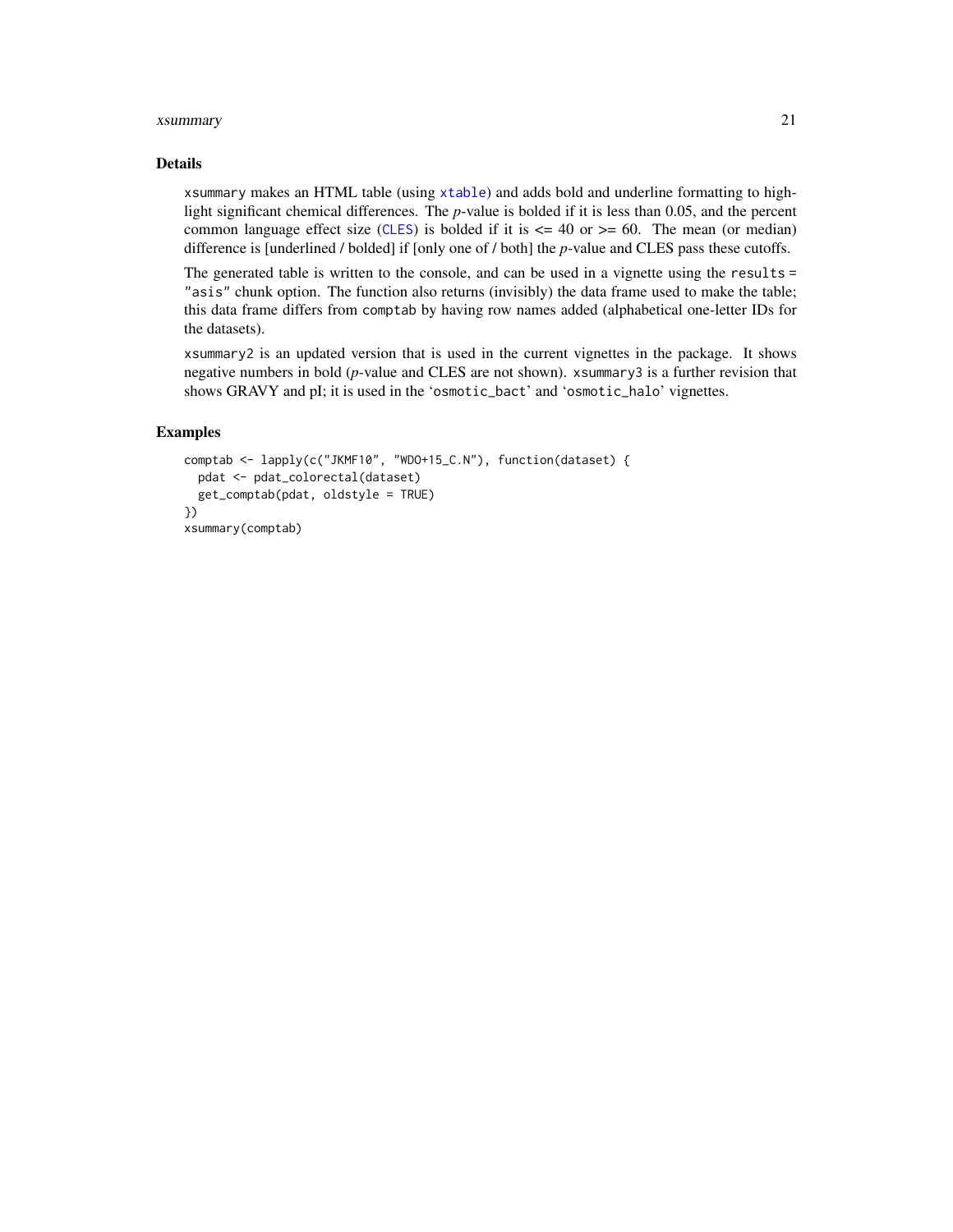# <span id="page-21-0"></span>Index

∗ Amino acid composition human , [11](#page-10-0) protcomp , [18](#page-17-0) ∗ Chemical metrics get\_comptab , [10](#page-9-0) metrics , [13](#page-12-0) ∗ Plotting functions diffplot, [8](#page-7-0) qdist , [19](#page-18-0) ∗ Protein data check\_IDs , [3](#page-2-0) cleanup , [4](#page-3-0) pdat\_ , [17](#page-16-0) ∗ Statistical functions CLES, [5](#page-4-0) ∗ Vignette utilities mkvig , [16](#page-15-0) xsummary , [20](#page-19-0) ∗ package canprot-package , [2](#page-1-0) .pdat\_multi *(*pdat\_ *)* , [17](#page-16-0) .pdat\_osmotic *(*pdat\_ *)* , [17](#page-16-0) basis , *[13](#page-12-0)* basis.text *(*metrics *)* , [13](#page-12-0) canprot-package , [2](#page-1-0) check\_IDs , [3](#page-2-0) , *[5](#page-4-0)* , *[12](#page-11-0)* cleanup , *[4](#page-3-0)* , [4](#page-3-0) , *[19](#page-18-0)* CLES , [5](#page-4-0) , *[9](#page-8-0) [–11](#page-10-0)* , *[21](#page-20-0)* cplab *(*diffplot *)* , [8](#page-7-0) demo , *[16](#page-15-0)* diffplot , [8](#page-7-0) , *[17](#page-16-0)* , *[20](#page-19-0)* do.call , *[13](#page-12-0)* get\_comptab , *[8](#page-7-0) , [9](#page-8-0)* , [10](#page-9-0) , *[17](#page-16-0)* , *[20](#page-19-0)* GRAVY , *[10](#page-9-0)* GRAVY *(*metrics *)* , [13](#page-12-0)

```
H2OAA
, 10
```
H2OAA *(*metrics *)* , [13](#page-12-0) help.start , *[16](#page-15-0)* human , [11](#page-10-0) , *[19](#page-18-0)* human\_aa , *[4](#page-3-0)* human\_aa *(*human *)* , [11](#page-10-0) human\_additional *(*human *)* , [11](#page-10-0) human\_base *(*human *)* , [11](#page-10-0) human\_extra , *[19](#page-18-0)* human\_extra *(*human *)* , [11](#page-10-0) kde2d , *[9](#page-8-0)* LETTERS , *[9](#page-8-0)* letters , *[9](#page-8-0)* metrics , *[11](#page-10-0)* , [13](#page-12-0) mkvig , *[2](#page-1-0)* , [16](#page-15-0) , *[18](#page-17-0)* MWAA *(*metrics *)* , [13](#page-12-0) O2AA , *[10](#page-9-0)* O2AA *(*metrics *)* , [13](#page-12-0) pdat\_ , *[4](#page-3-0) , [5](#page-4-0)* , *[10](#page-9-0)* , [17](#page-16-0) , *[19](#page-18-0)* pdat\_3D *(*pdat\_ *)* , [17](#page-16-0) pdat\_breast *(*pdat\_ *)* , [17](#page-16-0) pdat\_colorectal *(*pdat\_ *)* , [17](#page-16-0) pdat\_glucose *(*pdat\_ *)* , [17](#page-16-0) pdat\_hypoxia *(*pdat\_ *)* , [17](#page-16-0) pdat\_liver *(*pdat\_ *)* , [17](#page-16-0) pdat\_lung *(*pdat\_ *)* , [17](#page-16-0) pdat\_osmotic\_bact , *[12](#page-11-0)* pdat\_osmotic\_bact *(*pdat\_ *)* , [17](#page-16-0) pdat\_osmotic\_euk *(*pdat\_ *)* , [17](#page-16-0) pdat\_osmotic\_halo *(*pdat\_ *)* , [17](#page-16-0) pdat\_pancreatic *(*pdat\_ *)* , [17](#page-16-0) pdat\_prostate *(*pdat\_ *)* , [17](#page-16-0) pdat\_secreted *(*pdat\_ *)* , [17](#page-16-0) pI , *[10](#page-9-0)* pI *(*metrics *)* , [13](#page-12-0) plot , *[8](#page-7-0)* plot.ecdf , *[19](#page-18-0)*